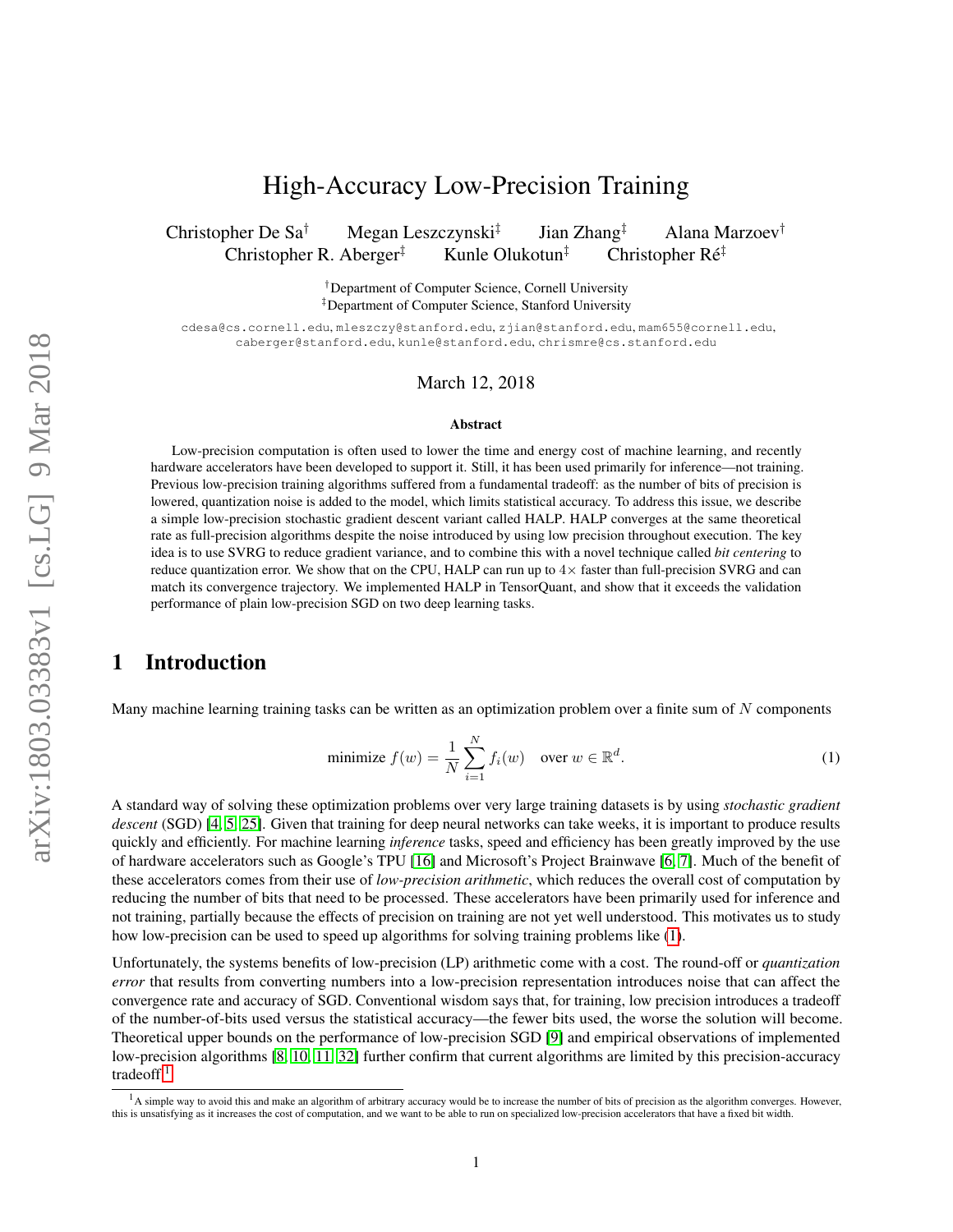<span id="page-1-1"></span>Table 1: Asymptotic runtimes of our algorithms on linear models compared with other algorithms, to produce an output within an objective function gap  $\epsilon$  from the true solution of a finite-sum strongly convex optimization problem with N components and condition number κ. In this table, "FP" means full-precision, and "LP" means low-precision. Note that in every case,  $O(\log(1/\epsilon))$  bit full-precision numbers are needed to even represent a solution with objective gap  $\epsilon$ . To compute the overall runtime, we suppose that the cost of an arithmetic OP is proportional to the number of bits used.

| <b>ALGORITHM</b> | <b>OVERALL RUNTIME</b>                                           | # OF FP OPS                        | # OF LP OPS                  | $#$ OF LP BITS     |
|------------------|------------------------------------------------------------------|------------------------------------|------------------------------|--------------------|
| SGD              | $O(\kappa \log(1/\epsilon)/\epsilon)$                            | $O(\kappa/\epsilon)$               |                              |                    |
| <b>SVRG</b>      | $O((N + \kappa) \log^2(1/\epsilon))$                             | $O((N + \kappa) \log(1/\epsilon))$ |                              |                    |
| <b>LP-SVRG</b>   | $O((N + \kappa) \log^2(1/\epsilon))$                             | $O(N \log(1/\epsilon))$            | $O(\kappa \log(1/\epsilon))$ |                    |
| <b>HALP</b>      | $O(N \log^2(1/\epsilon) + \kappa \log(\kappa) \log(1/\epsilon))$ | $O(N \log(1/\epsilon))$            | $O(\kappa \log(1/\epsilon))$ | $2\log(O(\kappa))$ |

In this paper, we upend this conventional wisdom by showing that *it is still possible to get high-accuracy solutions from low-precision training*, as long as the problem is sufficiently well-conditioned. We do this with an algorithm called HALP which transcends the accuracy limitations of ordinary low-precision SGD. We address noise from gradient variance using a known technique called SVRG, stochastic variance-reduced gradient [\[15\]](#page-11-2). To address noise from quantization, we introduce a new technique called *bit centering*. The intuition behind bit centering is that as we approach the optimum, the gradient gets smaller in magnitude and in some sense carries less information, so we should be able to compress it. By dynamically re-centering and re-scaling our low-precision numbers, we can lower the quantization noise asymptotically as the algorithm converges. We prove that, for strongly convex problems, HALP is able to produce arbitrarily accurate solutions with the same linear asymptotic convergence rate as SVRG, while using low-precision iterates with a fixed number of bits. Our theory also exposes a novel tradeoff between condition number  $\kappa$  and precision which suggests that the number of bits needed for linear convergence is  $b = \log(O(\kappa))$ . Our contributions are as follows:

- In Section [3,](#page-2-0) we introduce and study low-precision SVRG (LP-SVRG), which has no bit centering step. We prove that LP-SVRG converges at the same linear rate as SVRG, but (as conventional wisdom would predict) only converges down to an accuracy limit caused by the low-precision arithmetic.
- In Section [4,](#page-5-0) we introduce HALP, *High-Accuracy Low-Precision*, and prove that it converges at the same linear rate as SVRG down to solutions of arbitrarily high accuracy, even though it uses a fixed number of bits of precision for its iterates.
- In Section [5,](#page-7-0) we show that on a CPU, HALP can compute iterations up to  $3\times$  faster than plain SVRG on the MNIST dataset and up to  $4\times$  faster than plain SVRG on a synthetic dataset with 10,000 features. We also evaluate our method as a new algorithm for deep learning. We implement our algorithms in TensorQuant [\[19\]](#page-11-3) and show that when training deep models<sup>[2](#page-1-0)</sup> our validation performance can match SVRG and exceed low-precision SGD.

Our results about asymptotic convergence rates and time complexity, compared with standard rates for SGD and SVRG, are summarized in Table [1.](#page-1-1)

## 2 Related work

Motivated by the increasing time and energy cost of training large-scale deep learning models on clusters, several recent projects have investigated decreasing these costs using low-precision arithmetic. It has been folklore for many years that neural network inference could be done effectively even with 8-bit arithmetic [\[31\]](#page-12-1), and there has been much work recently on *compressing* already-trained networks by (among other things) making some of the weights and activations low-precision [\[3,](#page-10-8) [12,](#page-11-4) [30\]](#page-11-5). This interest in low-precision arithmetic for inference has also led to the development of new hardware accelerators for low-precision machine learning, such as Google's TPU which is based on 8-bit low-precision multiplies [\[16\]](#page-11-1).

<span id="page-1-0"></span> $2$ To simulate training deep models in this paper we ran the computation at full-precision then quantized the updates using the algorithms presented in Sections [3](#page-2-0) and [4.](#page-5-0)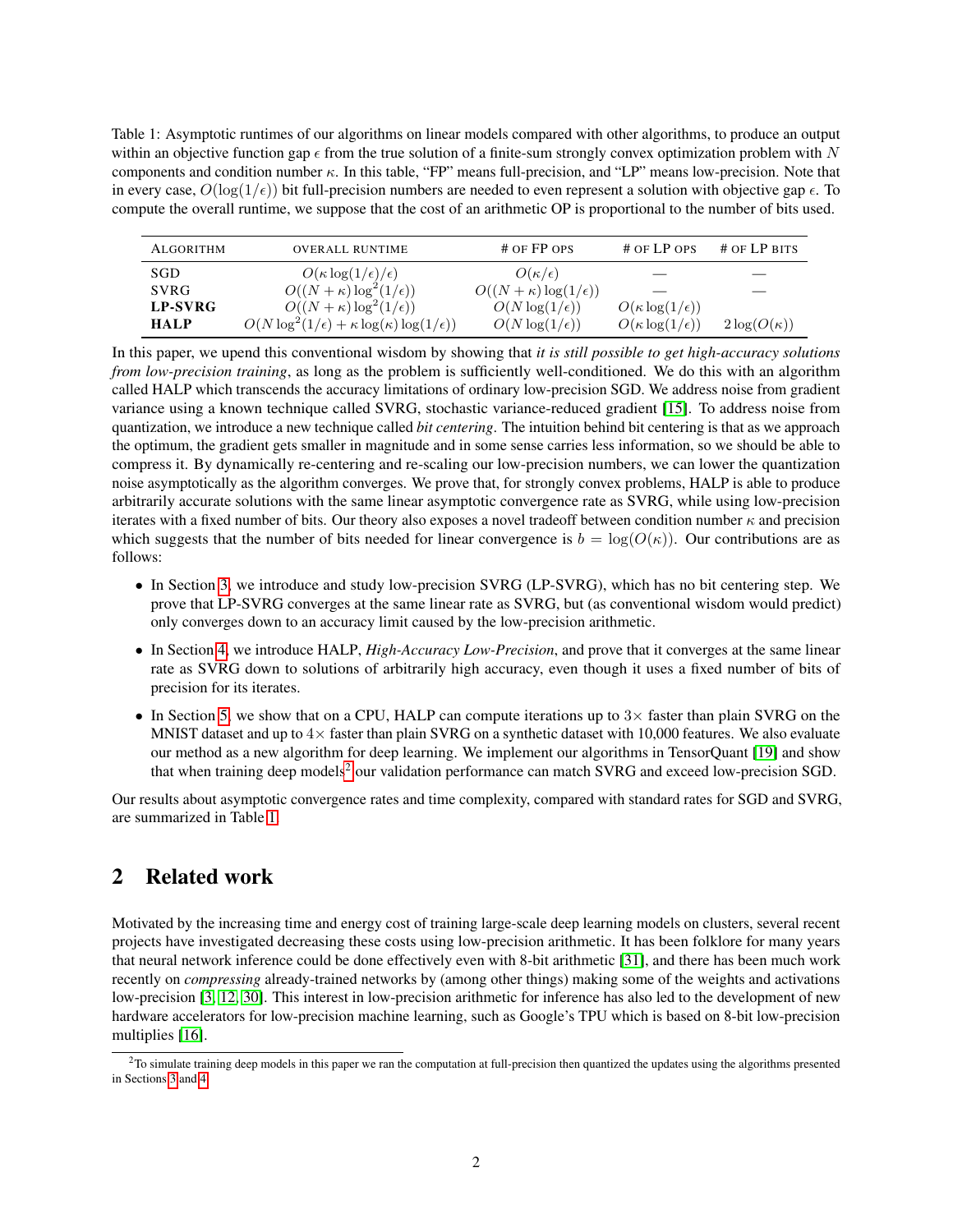#### <span id="page-2-2"></span>Algorithm 1 SVRG: Stochastic Variance-Reduced Gradient

given: N loss gradients  $\nabla f_i$ , number of epochs K, epoch length T, step size  $\alpha$ , and initial iterate  $\tilde{w}_1$ . for  $k = 1$  to  $K$  do  $\tilde{g}_k \leftarrow \nabla f(\tilde{w}_k) = \frac{1}{N} \sum_{i=1}^N \nabla f_i(\tilde{w}_k)$  $w_{k,0} \leftarrow \tilde{w}_k$ for  $t = 1$  to  $T$  do **sample** i uniformly from  $\{1, \ldots, N\}$  $w_{k,t} \leftarrow w_{k,t-1} - \alpha \left( \nabla f_i(w_{k,t-1}) - \nabla f_i(\tilde{w}_k) + \tilde{g}_k \right)$ end for **option I:** set  $\tilde{w}_{k+1} \leftarrow w_{k,T}$ **option II: sample** t uniformly from  $\{0, \ldots, T-1\}$ , then set  $\tilde{w}_{k+1} \leftarrow w_{k,t}$ end for return  $\tilde{w}_{K+1}$ 

Work has also been done on evaluating and guaranteeing the effectiveness of low-precision training. Researchers have gathered empirical evidence for low-precision training in specific settings, although these results have typically not produced empirical support for 8-bit training [\[8,](#page-10-5) [11,](#page-10-7) [21,](#page-11-6) [26,](#page-11-7) [27,](#page-11-8) [29\]](#page-11-9). Researchers have also proven bounds on the error that results from using low-precision computation on convex problems and non-convex matrix recovery problems [\[9\]](#page-10-4). Recently, Zhang et al. [\[32\]](#page-12-0) has developed techniques called double sampling and optimal quantization which enable users to quantize the training dataset with provable guarantees on the accuracy for convex linear models. Using these techniques, they designed and evaluated a hardware accelerator that computes low-precision SGD efficiently. A similar evaluation of the hardware efficiency of low-precision methods on commodity hardware was done by De Sa et al. [\[10\]](#page-10-6), which outlined how quantizing in different ways has different effects on accuracy and throughput when SGD is made low-precision. While these works showed that low-precision training has many benefits, they all observe that accuracy degrades as precision is decreased.

While SGD is a very popular algorithm, the number of iterations it requires to achieve an objective gap of  $\epsilon$  for a strongly convex problem is  $O(1/\epsilon)$ . In comparison, ordinary gradient descent (GD) has an asymptotic rate of  $O(\log(1/\epsilon))$ , which is known as a *linear rate*[3](#page-2-1) , and is asymptotically much faster than SGD. There has been work on modifications to SGD that preserve its high computational throughput while also recovering the linear rate of SGD [\[24,](#page-11-10) [28\]](#page-11-11). SVRG is one such method, which recovers the linear rate of gradient descent for strongly convex optimization, while still using stochastic iterations [\[15\]](#page-11-2); recently it has been analyzed in the non-convex case as well and shown to be effective in some settings [\[2,](#page-10-9) [23\]](#page-11-12). These *variance-reduced* methods are interesting because they preserve the simple hardware-efficient updates of SGD, while recovering the statistically-efficient linear convergence rate of the more expensive gradient descent algorithm. While we are not the first to present theoretical results combining low-precision with SVRG (Alistarh et al. [\[1\]](#page-10-10) previously studied using low-precision numbers for communication among workers in parallel SGD and SVRG), to the best our knowledge we are the first to present empirical results of low-precision SVRG and to propose the additional bit centering technique.

## <span id="page-2-0"></span>3 Warmup: Mixing low-precision and SVRG

As a warmup, we derive low-precision SVRG (LP-SVRG), which combines low-precision computation with variance reduction (but without the bit centering step of HALP). We start with the basic SVRG algorithm for minimizing an objective, Algorithm [1.](#page-2-2) Compared with standard stochastic gradient descent, SVRG is able to converge at a linear rate because it periodically uses full gradients  $\tilde{q}_k$  to reduce the variance of its stochastic gradient estimators. Note that the two outer-loop update options come from the paper that originally proposed SVRG, Johnson and Zhang [\[15\]](#page-11-2). In this and subsequent work [\[13\]](#page-11-13), it has been standard to use option II for the theoretical analysis (as it simplifies the derivation) while using option I for all empirical experiments. We will continue to do this for all the SVRG variants we introduce here. To construct LP-SVRG, we will make the SVRG algorithm low-precision by making the model vectors w and  $\tilde{w}$  low-precision. First, we will give some details about what we mean by a low-precision number and describe how these numbers are quantized. Second, we will state and explain LP-SVRG. Third, we will validate LP-SVRG both theoretically and experimentally.

<span id="page-2-1"></span> $3$ This is called a linear rate because the number of iterations required is linear in the number of significant figures of output precision needed.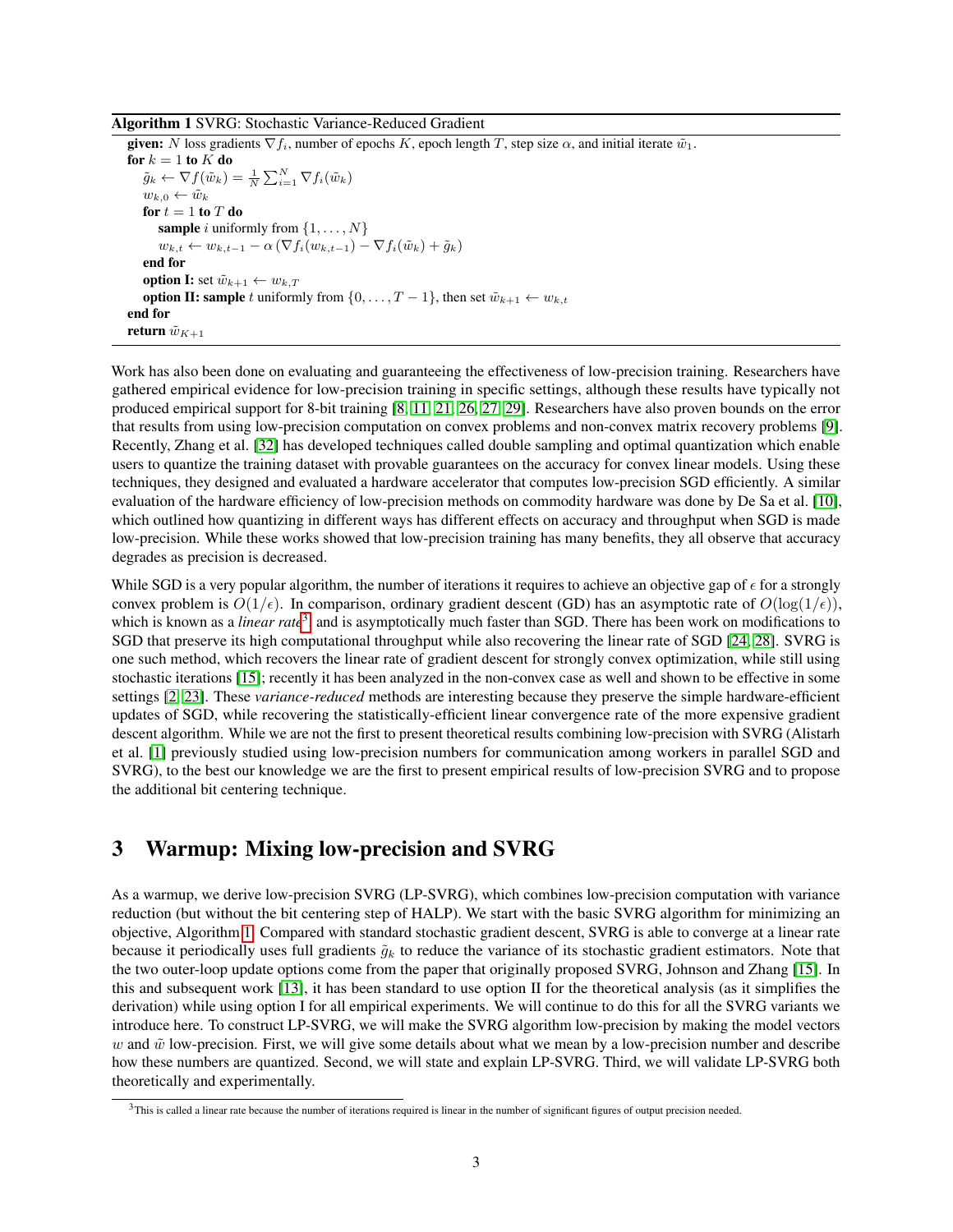#### <span id="page-3-2"></span>Algorithm 2 LP-SVRG: Low-Precision SVRG

given: N loss gradients  $\nabla f_i$ , number of epochs K, epoch length T, step size  $\alpha$ , and initial iterate  $\tilde{w}_1$ . given: low-precision representation  $(\delta, b)$ for  $k = 1$  to  $K$  do  $\tilde{g}_k \leftarrow \nabla f(\tilde{w}_k) = \frac{1}{N} \sum_{i=1}^N \nabla f_i(\tilde{w}_k)$  $w_{k,0} \leftarrow \tilde{w}_k$ for  $t = 1$  to  $T$  do **sample** i uniformly from  $\{1, \ldots, N\}$  $u_{k,t} \leftarrow w_{k,t-1} - \alpha \left( \nabla f_i(w_{k,t-1}) - \nabla f_i(\tilde{w}_k) + \tilde{g}_k \right)$ quantize  $w_{k,t} \leftarrow Q_{(\delta,b)}(u_{k,t})$ end for **option I:** set  $\tilde{w}_{k+1} \leftarrow w_{k,T}$ **option II: sample** t uniformly from  $\{0, \ldots, T-1\}$ , then set  $\tilde{w}_{k+1} \leftarrow w_{k,t}$ end for return  $\tilde{w}_{K+1}$ 

Representation. We will consider low-precision representations which store numbers using a limited number of bits, backed by integer arithmetic.[4](#page-3-0) Specifically, a low-precision representation is a tuple (δ, b) consisting of a *scale factor*  $\delta \in \mathbb{R}$  and a *number of bits*  $b \in \mathbb{N}$ . The numbers representable in this format are

$$
dom(\delta, b) = \{-\delta \cdot 2^{b-1}, \dots, -\delta, 0, \delta, \dots, \delta \cdot (2^{b-1} - 1)\}.
$$

This is a generalization of standard fixed-point arithmetic, where the scale factor is allowed to be arbitrary rather than being restricted to powers of two. Low-precision numbers with the same scale factor can be easily added using integer addition, producing a new number with the same scale factor and the same number of bits.<sup>[5](#page-3-1)</sup> Any two low-precision numbers can be multiplied using an integer multiply, producing a new number with a scale factor that is the product of the input scale factors, and a number of bits that is the sum of the two input bit-counts. If we restrict ourselves in constructing an algorithm to use mostly additions and multiplies of these forms, we can do most of our computation with efficient low-precision integer arithmetic.

Quantization. Now that we have described low-precision representations, we need some way to convert numbers to store them in these representations. For reasons that have been explored in other work [\[9,](#page-10-4) [11\]](#page-10-7), for our algorithms here we will use *unbiased rounding* (also known as randomized rounding or stochastic rounding). This involves using a quantization function Q that chooses to round up or down at random such that for any x that is in the interior of the domain of the low-precision representation,  $\mathbf{E}[Q(x)] = x$ . If x is not in the interior of the domain, Q outputs the closest representable value to x (which will always be either the largest or smallest representable value). Here, we let  $Q_{(\delta,b)}$  denote the function that quantizes into the low-precision representation  $(\delta,b)$ . When we use Q to quantize a vector, we mean that all the components are quantized independently.

Algorithm. We now construct Algorithm [2,](#page-3-2) LP-SVRG, which modifies SVRG by storing the model vectors w and  $\tilde{w}$  in a low-precision representation ( $\delta$ ,  $b$ ) that is passed as an input to the algorithm. LP-SVRG accomplishes this by first quantizing any value that SVRG would store to w. As a result, the returned solution is *also* low-precision, which can be useful for many applications, such as deep learning training where we want a low-precision model for later fast inference. Another potential benefit is that all the example gradient computations  $\nabla f_i$  are called on low-precision arguments: for many applications, this can significantly decrease the cost of computing those gradients.

Theory. The natural next question is: how does using low-precision computation affect the convergence of the algorithm? One thing we can say immediately is that LP-SVRG will not converge asymptotically at a linear rate, as it will be limited to producing outputs in the low-precision representation  $(\delta, b)$ : once it gets as close as possible to the solution in this representation, it can get no closer, and convergence will stop. The next-best thing we can hope for is that LP-SVRG will converge at a linear rate until it reaches this limit, at which point it will stop converging—and in fact this is what happens. But before we can prove this, we need to state some assumptions. First, we require that the objective  $f$  is  $\mu$ -strongly convex

$$
(x - y)^T (\nabla f(x) - \nabla f(y)) \ge \mu ||x - y||^2
$$

<span id="page-3-1"></span><span id="page-3-0"></span><sup>4</sup>Although work has also been done on low-precision floating-point numbers, for simplicity we will not discuss them here.

 $5$ The result of an addition will have the same number of bits if saturating addition is used. If exact addition is desired, the number of bits must be increased somewhat to prevent overflow.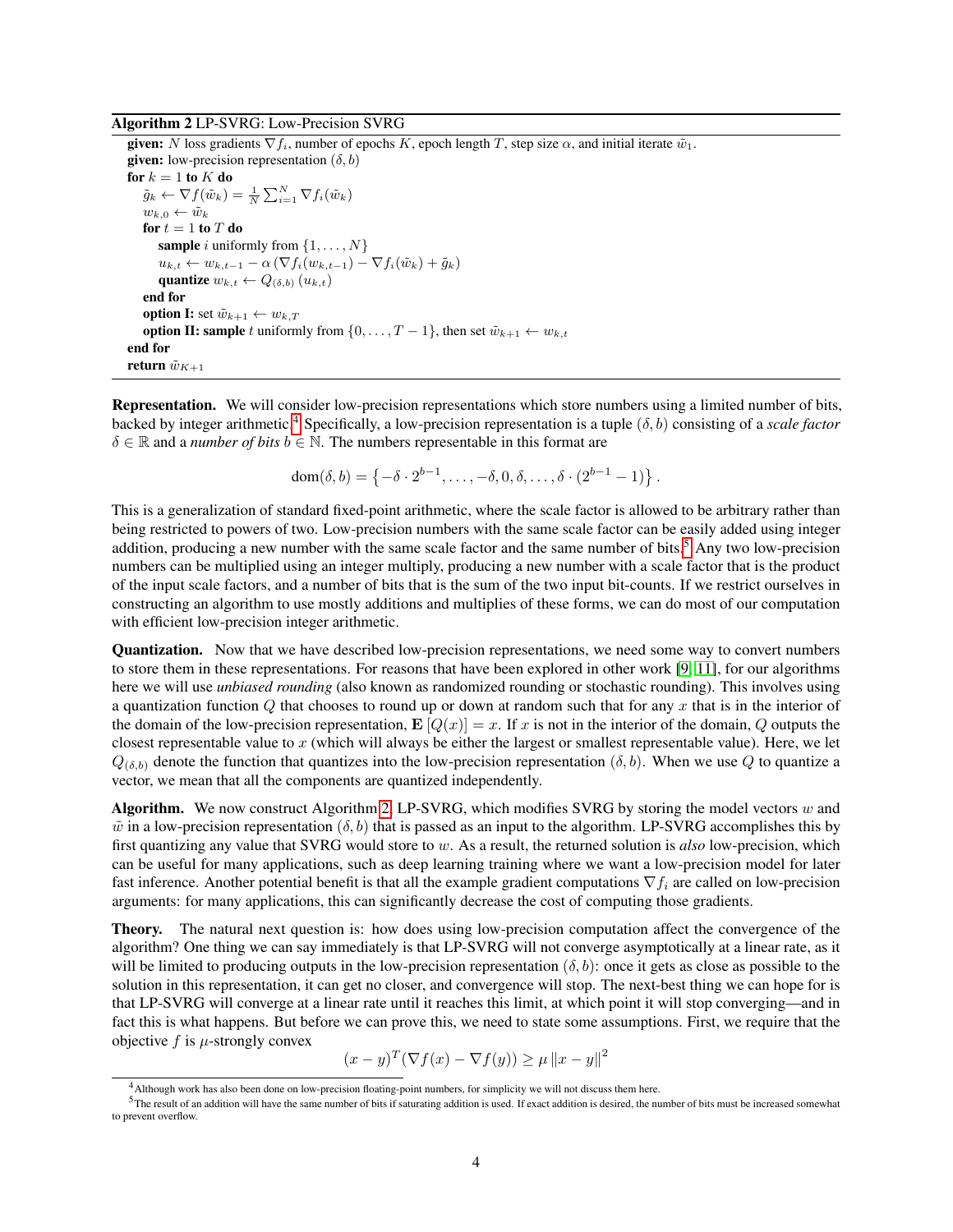

<span id="page-4-1"></span>Figure 1: Linear regression on a synthetic dataset with 100 features and 1000 examples generated by scikit-learn's make\_regression generator [\[22\]](#page-11-14). The epoch length was set to  $T = 2000$ , twice the number of examples, and the learning rates  $\alpha$  and scale factors  $\delta$  were chosen using grid search for all algorithms. For all versions of SGD,  $\alpha = 2.5 \times 10^{-6}$ , and for all versions of SVRG,  $\alpha = 5 \times 10^{-3}$ . All LP 8-bit algorithms use  $\delta = 0.7$  and all LP 16-bit algorithms use  $\delta = 0.003$ . All HALP algorithms use  $\alpha = 5 \times 10^{-3}$  and  $\mu = 3$ .

and the gradients  $\nabla f_i$  are all *L*-Lipschitz continuous

$$
\|\nabla f_i(x) - \nabla f_i(y)\| \le L \|x - y\|.
$$

In terms of these parameters, the *condition number* of the problem is defined as  $\kappa = L/\mu$ . These assumptions are standard and are the same ones used for the analysis of SVRG [\[15\]](#page-11-2). We also need to assume that the global solution  $w^*$ to our problem is within the range of numbers that are representable in our low-precision representation. To ensure this, we require that for any  $j$ ,

<span id="page-4-0"></span>
$$
- \delta \cdot 2^{b-1} \le (w^*)_j \le \delta \cdot (2^{b-1} - 1). \tag{2}
$$

This is easy to satisfy in practice if we have some bound on the magnitude of  $w^*$ . Under these conditions we can provide convergence guarantees for LP-SVRG.

<span id="page-4-2"></span>Theorem 1. *Suppose that we run LP-SVRG (Algorithm [2\)](#page-3-2) under the above conditions, using option II for the epoch update. For any constant* 0 < γ < 1 *(a parameter which controls how often we take full gradients), if we set our step size and epoch lengths to be*

$$
\alpha = \frac{\gamma}{4L(1+\gamma)} \qquad T \ge \frac{8\kappa(1+\gamma)}{\gamma^2}
$$

*then the outer iterates of LP-SVRG will converge to an accuracy limit at a linear rate*

$$
\mathbf{E}\left[f(\tilde{w}_{K+1}) - f(w^*)\right] \le \gamma^K \left(f(\tilde{w}_1) - f(w^*)\right) + \frac{2d\delta^2 L}{\gamma(1-\gamma)}.
$$

As a consequence, the number of outer iterations we need to converge to a distance  $\epsilon$  from the limit will be  $K =$  $log((f(\tilde w_1)-f(w^*))/\epsilon)$ , which is a linear rate, just like SVRG—but only down to an error that is limited by the *precision used*. Note that this theorem exhibits the same tradeoff between bits-of-precision and accuracy that had been previously observed: as the number of bits becomes smaller, a larger  $\delta$  will be needed to satisfy [\(2\)](#page-4-0), and so the accuracy limit (which is  $O(\delta^2)$ ) will become worse.

Validation. To validate LP-SVRG empirically, we ran it on a synthetic linear regression problem. Figure [1](#page-4-1) shows that LP-SVRG, with both 8-bit and 16-bit precision, tracks the convergence trajectory of full-precision SVRG until reaching an accuracy floor that is determined by the precision level. This behavior matches our theoretical predictions. The results also show that LP-SVRG matches or outperforms low-precision SGD (LP-SGD) both in terms of convergence speed and the eventual accuracy limit.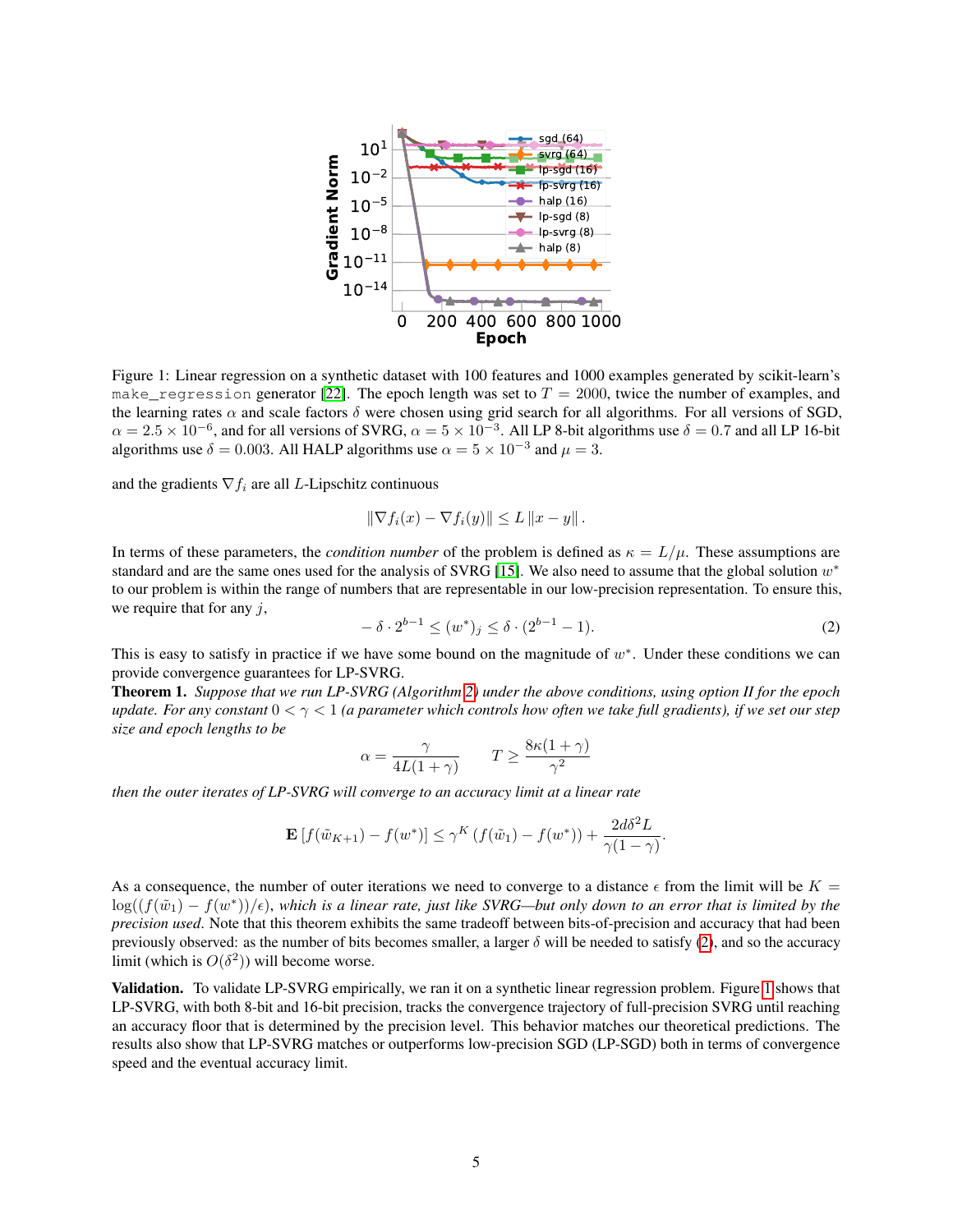

Figure 2: A diagram of the bit scaling operation in HALP. As the algorithm converges, we are able to bound the solution within a smaller and smaller ball. Periodically, we re-center the points that our low-precision model can represent so they are centered on this ball, and we re-scale the points so that more of them are inside the ball. This decreases quantization error as we converge.

## <span id="page-5-0"></span>4 HALP: High-accuracy with low-precision

While LP-SVRG converged at a linear rate, it only converged down to a level of accuracy proportional to the delta of quantization of the low-precision representation chosen. In fact, this is a fundamental limitation of algorithms like LP-SVRG and LP-SGD: we cannot produce a solution that is asymptotically more accurate than the *most accurate solution representable* in the low-precision representation we have chosen. Since the low-precision representation ( $\delta$ , b) in the previous section is chosen *a priori* and is fixed throughout the algorithm, this accuracy limitation is impossible to overcome. While the use of SVRG allowed us to reach this minimum level of accuracy more quickly (at a linear rate, in fact) compared with low-precision SGD [\[9\]](#page-10-4), it has not let us surpass this minimum.

In this section we develop an algorithm that *can* surpass this minimum level of accuracy, and converge to arbitrarily accurate solutions while still using low-precision arithmetic. First, we will introduce a technique called *bit centering*, which reduces the noise from quantization as the algorithm converges. Second, we will state and explain our algorithm, HALP. Third, we will validate HALP by showing theoretically and empirically that it can converge at a linear rate, just like full-precision SVRG. Finally, we will give some implementation details that show how HALP can be computed efficiently on a class of problems.

Bit centering. In standard SVRG, each outer iteration is conceptually rewriting the original objective [\(1\)](#page-0-0) as

$$
\frac{1}{N} \sum_{i=1}^{N} \left( f_i(w) - (w - \tilde{w})^T \nabla f_i(\tilde{w}) + (w - \tilde{w})^T \nabla f(\tilde{w}) \right)
$$

and then running SGD on the rewritten objective. For our algorithm, HALP, we will do the additional substitution  $w = \tilde{w} + z$ , and then minimize over z the objective

$$
f(\tilde{w} + z) = \frac{1}{N} \sum_{i=1}^{N} (f_i(\tilde{w} + z) - z^T \nabla f_i(\tilde{w}) + z^T \nabla f(\tilde{w})).
$$

The reason for this substitution is that as  $\tilde{w}$  comes closer to the solution  $w^*$ , the range of z we will need to optimize over becomes smaller: by the strong convexity assumption,

$$
||z^*|| = ||\tilde{w} - w^*|| \le \frac{1}{\mu} ||\nabla f(\tilde{w})||.
$$

This means that if at each outer iteration we *dynamically* reset the low-precision representation to

$$
(\delta, b) = \left(\frac{\|\nabla f(\tilde{w})\|}{\mu(2^{b-1} - 1)}, b\right)
$$

then we will be *guaranteed* that  $z^* = w^* - \tilde{w}$  will be in the range of points representable in  $(\delta, b)$ . Effectively, what we are doing is re-centering and re-scaling the lattice of representable points so that it aligns with our beliefs about where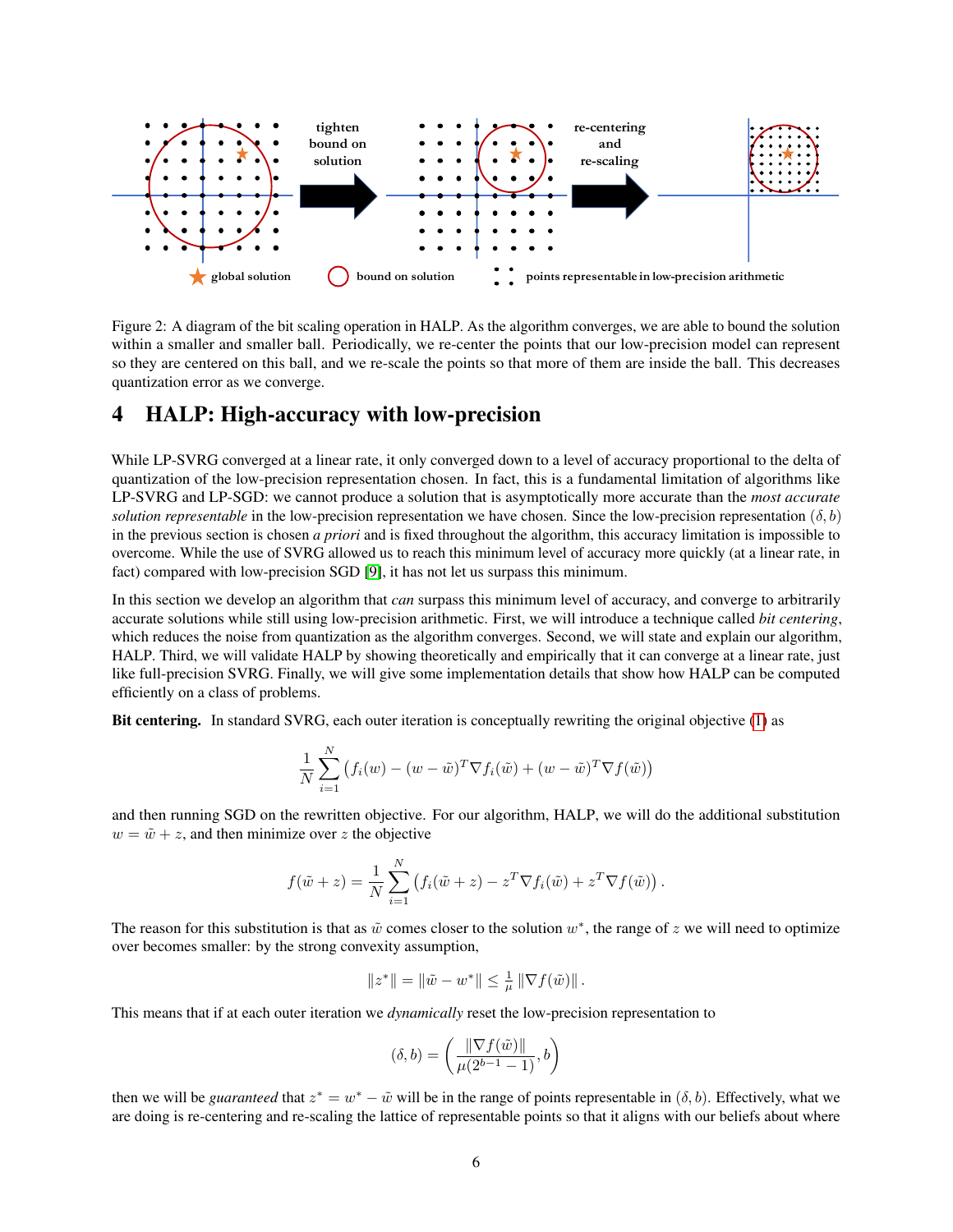#### <span id="page-6-0"></span>Algorithm 3 HALP: High-Accuracy Low-Precision SGD

given: N loss gradients  $\nabla f_i$ , number of epochs K, epoch length T, step size  $\alpha$ , and initial iterate  $\tilde{w}_1$ . given: number of low-precision-representation bits b.

for  $k = 1$  to  $K$  do  $\tilde{g}_k \leftarrow \nabla f(\tilde{w}_k) = \frac{1}{N} \sum_{i=1}^{N} \nabla f_i(\tilde{w}_k)$  $\tilde{s}_k \leftarrow \frac{\|\tilde{g}_k\|}{\mu(2^{b-1}-1)}$ re-scale:  $(\delta, b) \leftarrow (\tilde{s}_k, b)$  $z_{k,0} \leftarrow Q_{(\delta,b)}(0)$ for  $t = 1$  to  $\hat{T}$  do **sample** i uniformly from  $\{1, \ldots, N\}$  $u_{k,t} \leftarrow z_{k,t-1} - \alpha(\nabla f_i(\tilde{w}_k + z_{k,t-1}))$  $-\nabla f_i(\tilde w_k) + \tilde q_k$ quantize:  $z_{k,t} \leftarrow Q_{(\delta,b)}(u_{k,t})$ end for **option I:** set  $\tilde{w}_{k+1} \leftarrow \tilde{w}_k + z_{k,T}$ **option II: sample** t uniformly from  $\{0, \ldots, T-1\}$ , then set  $\tilde{w}_{k+1} \leftarrow \tilde{w}_k + z_{k,t}$ end for return  $\tilde{w}_{K+1}$ 

the solution is: this is illustrated in Figure [3.](#page-4-1) Equivalently, we can think about this as being about the gradients: as  $\nabla f(\tilde{w})$  becomes smaller in magnitude, we can represent it with lower-magnitude error even with a fixed number of bits—but only if we re-scale our low-precision representation. The important consequence of bit centering is that as the algorithm converges,  $\nabla f(\tilde{w})$  will become smaller, which will make  $\delta$  smaller, which will reduce the quantization error caused by the low-precision arithmetic.

Algorithm. Modifying LP-SVRG by applying bit centering every epoch results in Algorithm [3,](#page-6-0) HALP. Compared to SVRG, we are now storing  $z = w - \tilde{w}$  in low-precision instead of storing w, but otherwise the algorithm has the same structure. As a result, for problems for which gradients of the form  $\nabla f_i(\tilde{w} + z)$  can be computed efficiently when z is low-precision, HALP can have a higher throughput than SVRG. Importantly, since  $\tilde{w}$  is still stored in full-precision, the range of w that are representable by the algorithm is still not limited by precision, which is what allows HALP to get arbitrarily close to the optimum.

Theory. Using the same conditions that we used for LP-SVRG, we can prove that HALP converges at a linear rate, to solutions of *arbitrarily low error*.

<span id="page-6-1"></span>Theorem 2. *Suppose that we run HALP (Algorithm [3\)](#page-6-0) under the standard conditions of strong convexity and Lipschitz continuity, using option II for the epoch update. For any constant*  $0 < \gamma < 1$ *, if we use a number of bits* 

$$
b>1+\log_2\left(1+\sqrt{\tfrac{2\kappa^2d(1+\gamma)}{\gamma^2}}\right)
$$

*and we set our step size and epoch lengths to be*

$$
\alpha = \frac{\gamma}{4L(1+\gamma)}, T \ge \frac{8\kappa(1+\gamma)}{\gamma^2 - 2\kappa^2 d(1+\gamma)(2^{b-1}-1)^{-2}},
$$

*then after running HALP the output will satisfy*

$$
\mathbf{E}\left[f(\tilde{w}_{K+1}) - f(w^*)\right] \leq \gamma^K \left(f(\tilde{w}_1) - f(w^*)\right).
$$

This theorem shows that we can achieve a linear asymptotic convergence rate even with constant-bit-width low-precision computation in the inner loop. It also describes an interesting tradeoff between the precision and the condition number. As the condition number becomes larger while the precision stays fixed, we need to use longer and longer epochs (T becomes larger), until eventually the algorithm might stop working altogether. This suggests that low-precision training should be combined with techniques to improve the condition number, such as preconditioning.

Validation. Just as we did for LP-SVRG, we validate these results empirically by running HALP on the same synthetic linear regression problem. Figure [1](#page-4-1) shows that HALP, with both 8-bit and 16-bit precision, tracks the linear convergence trajectory of full-precision SVRG until their accuracy becomes limited by the error of the high-precision floating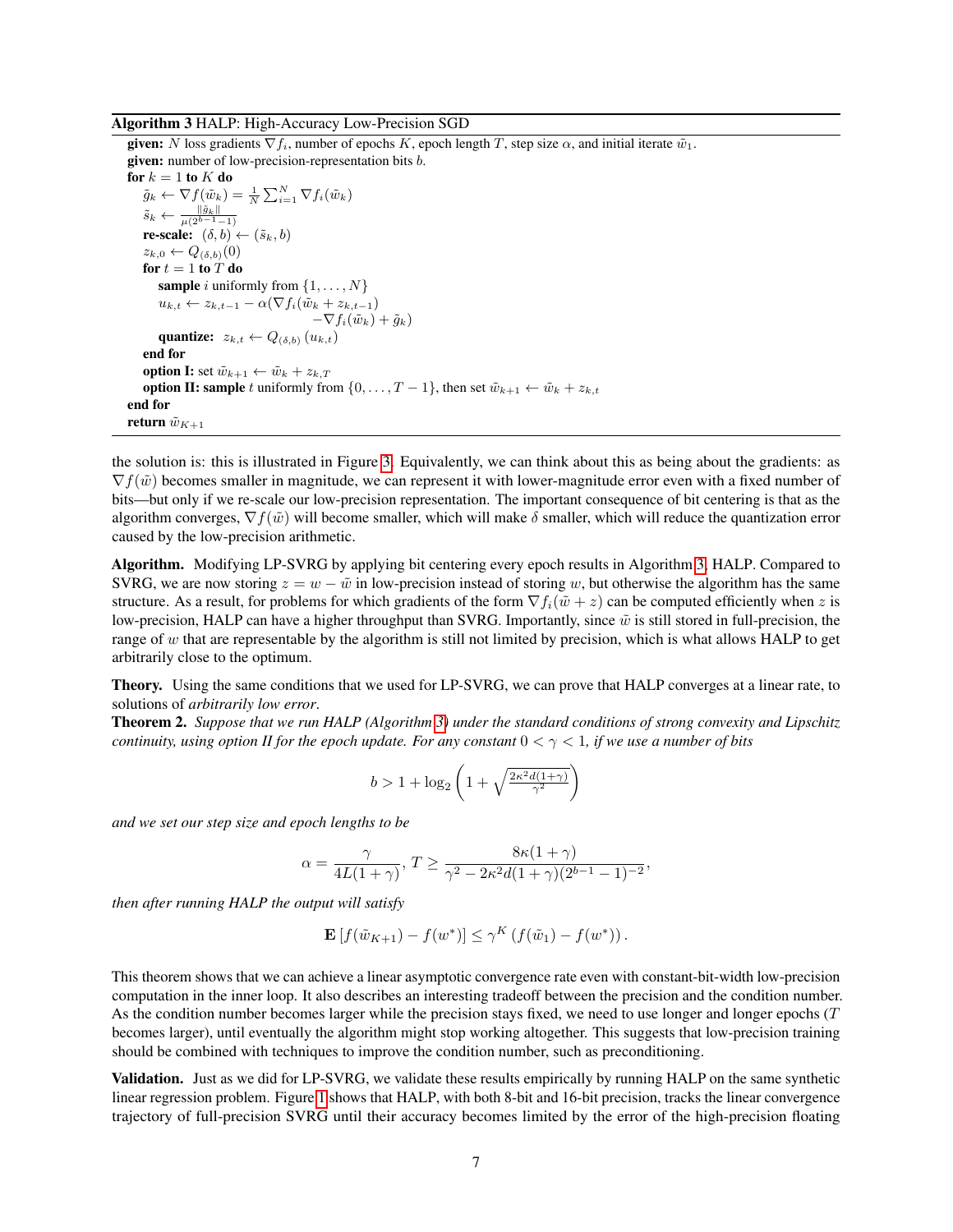point numbers. Interestingly, even though all the algorithms in Figure [1](#page-4-1) use 64-bit floating point numbers for their full-precision computation, HALP actually converges to a solution that is *more accurate*: this happens because when we are very close to the optimum, the quantization error of the floating-point numbers in SVRG actually exceeds that of the low-precision numbers used in HALP.

Efficient implementation. There are two main challenges to making a HALP implementation fast. We need to be able to take advantage of low-precision computation when: (1) computing the gradients  $\nabla f_i(\cdot)$ , and (2) summing up the vectors to compute  $u_{k,t}$ . To illustrate how these challenges can be addressed, we choose one common class of objectives, linear models, and show how HALP can be implemented efficiently for these objectives. (Note that HALP is not limited to simple linear models—we will show empirically that HALP can run in TensorQuant on deep learning tasks.) A linear model is one in which the objective loss is of the form  $f_i(w) = l_i(x_i^T w)$  for some scalar functions  $l_i : \mathbb{R} \to \mathbb{R}$ , which typically depend on the class label, and some *training examples*  $x_i$  which we will assume are also stored in a low-precision representation  $(\delta_d, b)$ . (For simplicity, we assume that the training examples  $x_i$  have the same number of bits as the model variables.) In this setting, the gradients are  $\nabla f_i(w) = l'_i(x_i^T w) x_i$ , and the update step of HALP (before quantization) will be

$$
u_t = z_{t-1} - \alpha \left( \nabla f_i(\tilde{w} + z_{t-1}) - \nabla f_i(\tilde{w}) + \tilde{g} \right)
$$
  
=  $z_{t-1} - \alpha \left( l'_i \left( x_i^T \tilde{w} + x_i^T z_{t-1} \right) - l'_i \left( x_i^T \tilde{w} \right) \right) x_i - \alpha \tilde{g}.$ 

From here, we can address our two challenges individually. Computing the gradient fast here reduces to computing the dot products  $x_i^T z_{t-1}$  and  $x_i^T \tilde{w}$ , since the evaluation of  $l'_i$  is only a scalar computation. For the dot product  $x_i^T z_{t-1}$ , it is easy to take advantage of low-precision arithmetic: this is a dot product of two low-precision vectors, and so can be computed fast using low-precision integer arithmetic. The dot product  $x_i^T\tilde{w}$  is a bit more tricky: this is unavoidably full-precision (since it involves the full-precision vector  $\tilde{w}$ ), but it does not depend on z, so we can *lift it out* of the inner loop and compute it only once for each training example  $x_i$  as we are computing the full gradient in the outer loop. Computing these two dot products in this way eliminates all full-precision vector operators from the computation of the gradients, which addresses our first challenge.

The second challenge, summing and scaling vectors to compute  $u_t$ , requires a bit more care. This task reduces to

$$
u_t = z_{t-1} - \beta x_i - \alpha \tilde{g}
$$

where  $\beta$  is a full-precision scalar that results from the gradient computation. To make this computation low-precision, we start by using the same lifting trick on  $\alpha \tilde{q}$ : we can compute it and quantize it once in the outer loop. Next the vector-by-scalar product  $\beta x_i$  can be approximated efficiently by first *quantizing the scalar*  $\beta$ , and only then doing the multiply, again using integer arithmetic. Finally, the summing up of terms to produce  $u_t$  can be done easily if we set our scale factors carefully so they are all compatible: in this case, the sum can be done directly with integer arithmetic. This addresses our second challenge, and eliminates all full-precision vector operations from the inner loop.

Explicitly applying our techniques to HALP produces Algorithm [4.](#page-8-0) In Algorithm [4](#page-8-0) the model variable  $z_{k,t}$  is stored in representation  $(\delta_m, b)$ , the scale factor  $\gamma_{k,t}$  is stored in representation  $(\delta_s, b)$ , and the offset  $\tilde{h}_k$  is stored in representation  $(\delta_i, 2b)$ . Importantly, we can also store the temporary value  $u_{k,t}$  in representation  $(\delta_i, 2b)$ , because: (1)  $z_{k,t-1}$  be easily be converted to that representation using a shift-left by b bits, (2)  $\gamma_{k,t} x_i$  is already naturally in that representation because  $\delta_i = \delta_s \cdot \delta_d$ , and (3)  $\tilde{h}_k$  is already in that representation. As a result, even the quantization to compute  $z_{k,t}$ can be done in low-precision, which validates that we have *removed all full-precision vector computations from the inner loop*. We can also use a similar technique to remove all full-precision vector computations from the inner loop of LP-SVRG, although due to space limitations we will not present this algorithm explicitly here. Counting the number of vector operations used in these algorithms results in the computational complexity numbers presented in Table [1.](#page-1-1)

### <span id="page-7-0"></span>5 Evaluation

In this section, we empirically evaluate both LP-SVRG and HALP on standard training applications. Our goal here is to validate (1) that these new low-precision algorithms can lead to high-accuracy solutions and (2) that the increased throughput of these low-precision algorithms can lower the required end-to-end training time. In Section [5.1](#page-8-1) we validate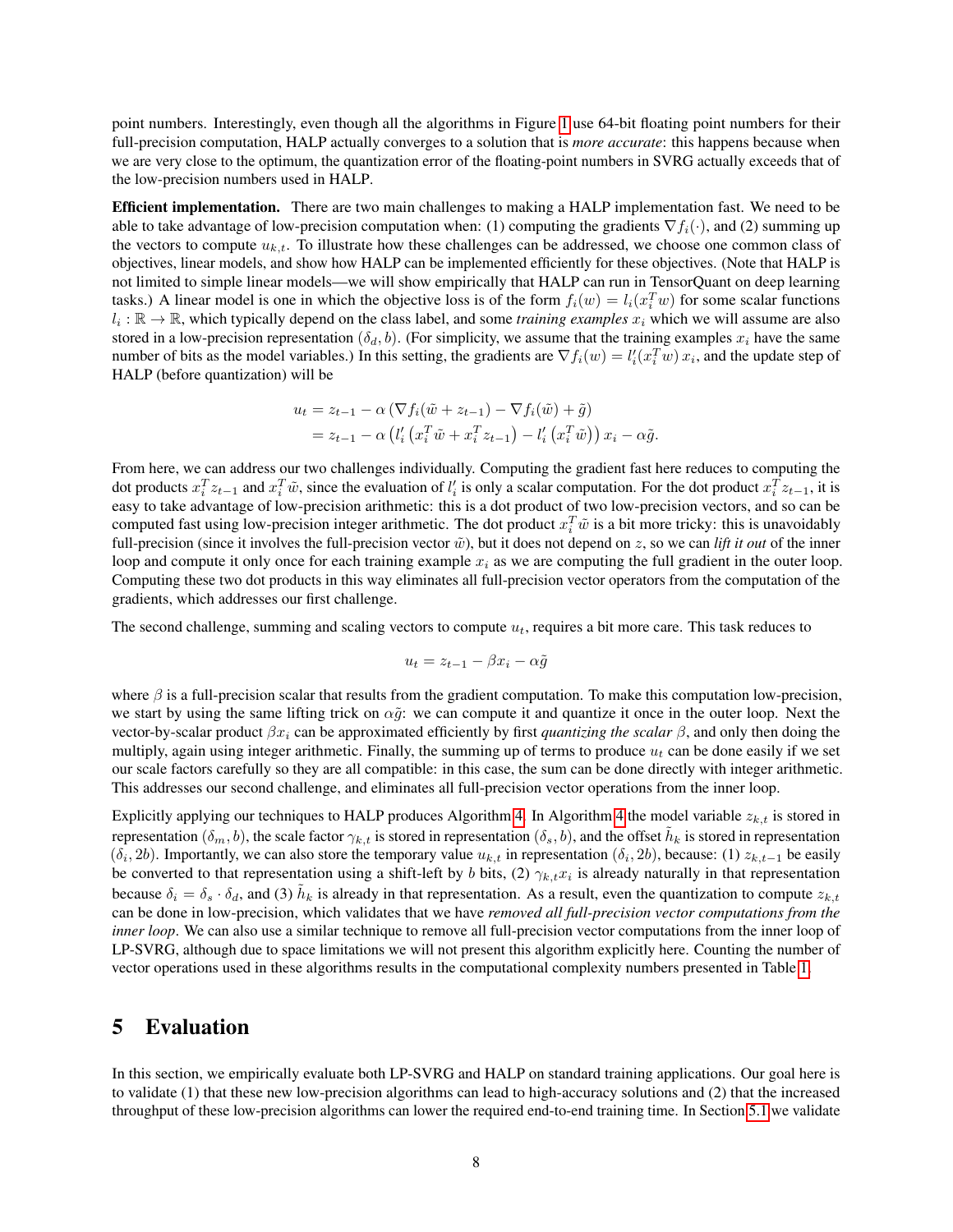#### <span id="page-8-0"></span>Algorithm 4 LM-HALP: HALP for Linear Models

given: N loss functions  $l_i$  and training examples  $x_i$ , number of epochs K, epoch length T, step size  $\alpha$ , and initial iterate  $\tilde{w}_1$ . given: number of low-precision model bits b given: low-precision data representation  $(\delta_d, b)$ for  $k = 1$  to  $K$  do for  $i = 1$  to N do  $\phi_{k,i} \leftarrow x_i^T \tilde{w}_k$ end for  $\tilde{g}_k \leftarrow \nabla f(\tilde{w}_k) = \frac{1}{N} \sum_{i=1}^N l'_i(\phi_{k,i}) x_i$  $\tilde{s}_k \leftarrow \frac{\|\tilde{g}_k\|}{\mu(2^{b-1}-1)}$ re-scale:  $(\delta_m, b) \leftarrow (\tilde{s}_k, b)$ **re-scale:**  $(\delta_i, 2b) \leftarrow (2^{-b} \cdot \delta_m, 2b)$ **re-scale:**  $(\delta_s, b) \leftarrow (2^{-b} \cdot \delta_m / \delta_d, b)$ quantize:  $\tilde{h}_k \leftarrow Q_{(\delta_i, b)}(\alpha \tilde{g}_k)$  $z_{k,0} \leftarrow Q_{(\delta_m,b)}(0)$ for  $t = 1$  to  $\overline{T}$  do **sample** i uniformly from  $\{1, \ldots, N\}$  $\beta_{k,t} \leftarrow \alpha \left( l'_{i}(\phi_{k,i} + x_{i}^{T} z_{k,t-1}) - l'_{i}(\phi_{k,i}) \right)$ quantize:  $\gamma_{k,t} \leftarrow Q_{(\delta_s,b)}(\beta_{k,t})$  $u_{k,t} \leftarrow z_{k,t-1} - \gamma_{k,t} x_i - \tilde{h}_k$ quantize:  $z_{k,t} \leftarrow Q_{(\delta_m, b)}(u_{k,t})$ end for  $\tilde{w}_{k+1} \leftarrow \tilde{w}_k + z_{k,T}$ end for return  $\tilde{w}_{K+1}$ 

that both LP-SVRG and HALP are capable of achieving high-accuracy solutions (when compared to low-precision SGD) on both a convolutional neural network (CNN) and a recurrent neural networks (RNN) neural network. In Section [5.2](#page-9-0) we validate that on multi-class logistic regression, HALP can lead to substantially higher accuracy solutions than LP-SVRG while executing each epoch up to  $4\times$  faster than full-precision SVRG running on a commodity CPU.

#### <span id="page-8-1"></span>5.1 Deep Learning Results

For deep learning, we show that (1) LP-SVRG can exhibit better training losses than low-precision SGD, and (2) HALP can have even better training losses than LP-SVRG.

Experimental Setup. To demonstrate the effectiveness of LP-SVRG and HALP, we empirically evaluate them on both a CNN and a RNN. To run these experiments, we extended the TensorQuant [\[19\]](#page-11-3) toolbox to simulate the quantization operations from Algorithm [2](#page-3-2) and Algorithm [3.](#page-6-0) In more detail, our deep learning training results run the computation at full-precision, but simulate the quantization operations during the model update. We conduct the CNN experiment



<span id="page-8-5"></span><span id="page-8-4"></span><span id="page-8-3"></span><span id="page-8-2"></span>Figure 3: Training loss and validation perplexity on LSTM for character level language modeling with TinyShakespeare dataset and for ResNet for image recognition with CIFAR10 dataset. Training loss for is smoothed for visualization purposes. The CIFAR10 accuracy is monotonic because we report the best value up to each specific number of iterations, which is standard for reporting validation accuracy.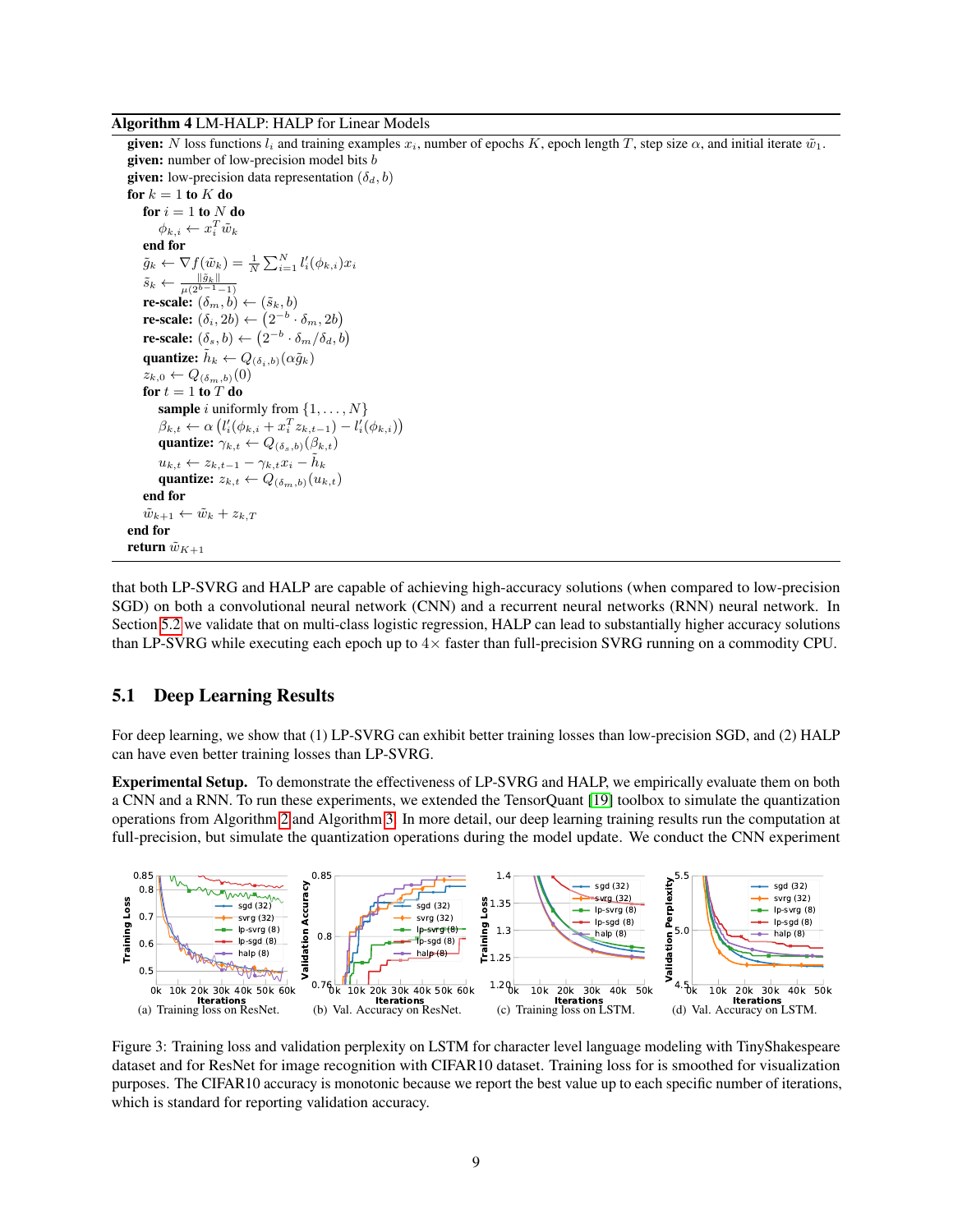<span id="page-9-3"></span>

<span id="page-9-2"></span><span id="page-9-1"></span>Figure 4: Convergence of 8-bit low-precision algorithms on multi-class logistic regression training.

with a ResNet [\[14\]](#page-11-15) architecture with 16, 32, and 64 channels of  $3 \times 3$  kernels in the first, second, and third building blocks. We train this model on the CIFAR10 [\[18\]](#page-11-16) image classification dataset. For the RNN experiment, we evaluate a character-level language modeling task on the TinyShakespeare dataset [\[17\]](#page-11-17). The RNN model is a two-layer LSTM, where each layer contains with 128 hidden units. In our 8-bit experiments, we uniformly set learning rate to 0.5 for the CNN experiments and to 1.0 for the RNN experiments. We sweep scale  $\delta$  in grid  $\{0.001, 0.002, 0.005, 0.01, 0.02, 0.05\}$ for both the CNN and RNN experiments. For HALP runs, we sweep  $\mu$  in the grid  $\{1, 2, 5, 10, 20, 50\}$ . For each algorithm, we present the training loss curve and validation metric curve with the best values found from the grid search.

CNN Discussion. Figures [3\(a\)](#page-8-2) and [3\(b\)](#page-8-3) show that 8-bit HALP comes close to the training loss of full-precision SVRG, while significantly outperforming LP-SVRG and LP-SGD. In terms of validation accuracy, Figure [3\(b\)](#page-8-3) shows that 8-bit LP-SVRG produces a model with improved validation accuracies of 0.8% when compared to LP-SGD, and more importantly that 8-bit HALP reaches validation metrics that match the quality of full-precision SVRG.

LSTM Discussion. In Figures [3\(c\)](#page-8-4) and [3\(d\)](#page-8-5) we show that 8-bit LP-SVRG outperforms LP-SGD in training loss and validation perplexity on the LSTM model. We show that 8-bit HALP is able to achieve a training loss that is better than LP-SVRG and closely matches the results from full-precision SVRG. We also observe that the validation perplexity from 8-bit HALP is worse than the one from 8-bit SVRG; this phenomenon (a lower training loss not guaranteeing better generalization) is often observed in deep learning results.

### <span id="page-9-0"></span>5.2 Multi-Class Logistic Regression Results

We validate that HALP strictly outperforms LP-SVRG and LP-SGD on two logistic regression training applications while executing each iteration up to  $4 \times$  faster than full-precision (64-bit) SVRG.

Experimental Setup. To test the effectiveness of the HALP algorithm, we compared 8-bit HALP to 8-bit LP-SGD, 8-bit LP-SVRG, 64-bit SVRG, and 64-bit SGD implementations on (10 class) logistic regression classification tasks. We implemented 8 and 16-bit versions of each algorithm in C++ using AVX2 intrinsics. We present results on two datasets, MNIST with 784 features and 60,000 samples and a synthetic dataset with 10,000 features and 7,500 samples. The synthetic dataset was generated using scikit-learn's make\_classification dataset generator. In Appendix [A.3](#page-14-0) we present the complete experimental details.

Statistical Discussion. Figure [4](#page-9-1) shows that HALP strictly outperforms both LP-SGD and LP-SVRG. Interestingly, Figure [4\(a\)](#page-9-2) shows that HALP outperforms all algorithms except full-precision SVRG on the MNIST dataset. This is expected because, due to its use of bit centering, HALP has lower-magnitude quantization noise than both LP-SGD and LP-SVRG. Amazingly, Figure [4\(b\)](#page-9-3) shows that sometimes HALP is capable of outperforming all learning algorithms including full-precision SVRG.

**Performance Discussion.** Table [2](#page-10-11) shows that HALP outperforms SGD by up to  $3 \times$  and SVRG by up to  $4 \times$  while remaining within 25% of LP-SGD per epoch. On MNIST the performance gains of HALP are less pronounced as this dataset is purely compute bound—meaning we do not experience the memory bandwidth benefits of low-precision. On the larger synthetic dataset the application becomes more memory bound, and we correspondingly notice a larger performance improvement in the low-precision applications. To a certain degree these performance results are limited by the design of current CPU architectures (see Appendix [A.3\)](#page-14-0).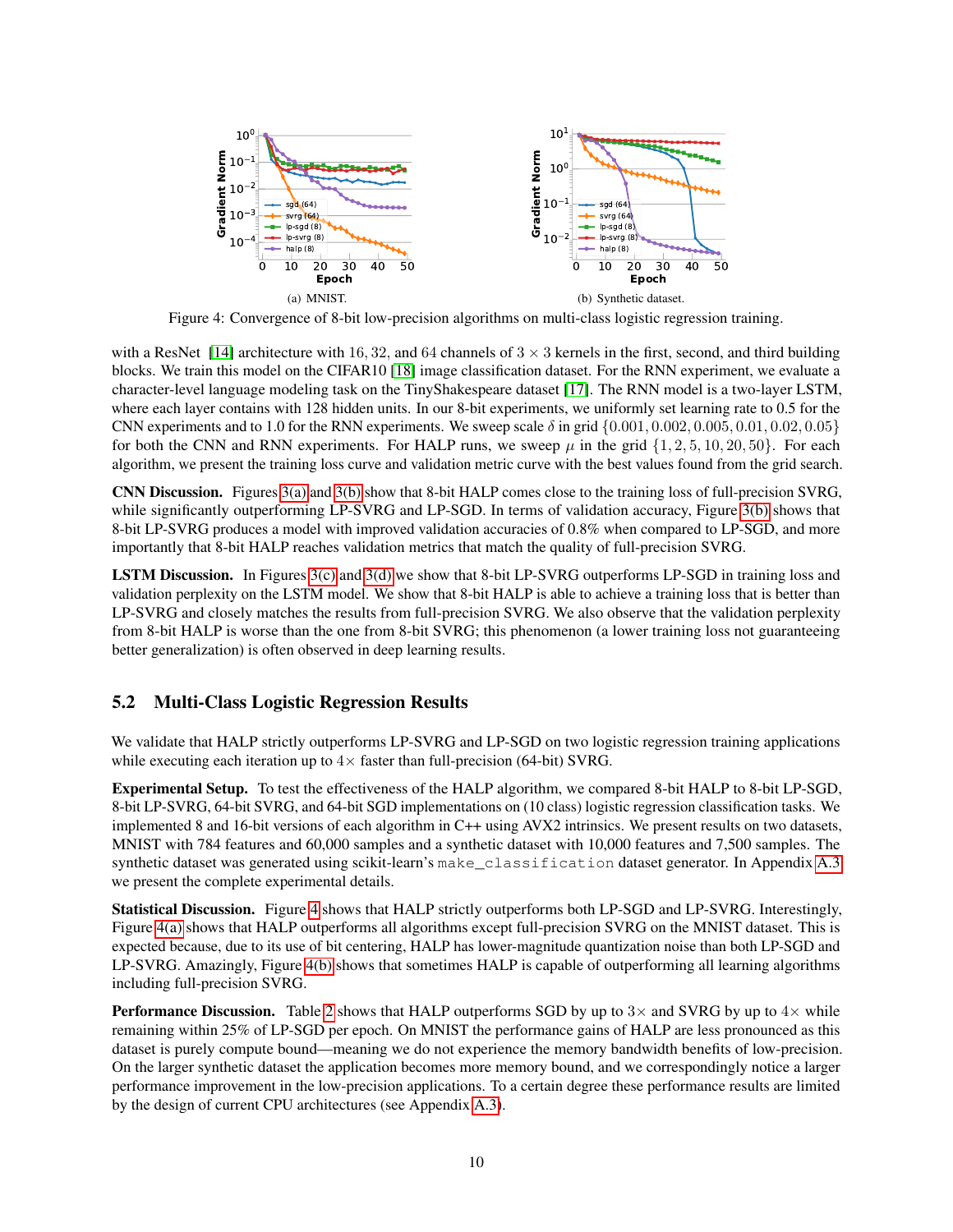| <b>MNIST</b>  | SYNTH. 10,000 |
|---------------|---------------|
| 0.16s         | 0.19s         |
| $2.10\times$  | $4.08\times$  |
| $11.57\times$ | $20.58\times$ |
| $2.70\times$  | $5.30\times$  |
| $1.00\times$  | $1.00\times$  |
| $1.14\times$  | $1.22\times$  |
| $1.13\times$  | $1.24\times$  |
|               |               |

<span id="page-10-11"></span>Table 2: Runtime (in seconds) per epoch of the best performing optimization algorithm and relative runtime for all optimization algorithms. Logistic regression is run over classification datasets with 10 classes and 10,000 samples. The low-precision algorithms (LP) are all run with 8-bit precision. SVRG is the original code released by Johnson and Zhang [\[15\]](#page-11-2) and SVRG+ is our implementation that uses AVX2 intrinsics.

### 6 Conclusion

In this paper we presented HALP, a new SGD variant that is able to theoretically converge at a linear rate while using fewer bits. HALP leverages SVRG to reduce noise from gradient variance, and introduces *bit centering* to reduce noise from quantization. To validate the effectiveness of SVRG in low-precision computation, we show that both HALP and low-precision SVRG converge to high-accuracy solutions on LSTM, CNN, and multi-class logistic regression applications up to  $4\times$  faster than full-precision SVRG.

## References

- <span id="page-10-10"></span>[1] Dan Alistarh, Demjan Grubic, Jerry Li, Ryota Tomioka, and Milan Vojnovic. QSGD: Communication-efficient SGD via gradient quantization and encoding. In *Advances in Neural Information Processing Systems*, pages 1707–1718, 2017.
- <span id="page-10-9"></span>[2] Zeyuan Allen-Zhu and Elad Hazan. Variance reduction for faster non-convex optimization. In *International Conference on Machine Learning*, pages 699–707, 2016.
- <span id="page-10-8"></span>[3] Sajid Anwar, Kyuyeon Hwang, and Wonyong Sung. Fixed point optimization of deep convolutional neural networks for object recognition. In *Acoustics, Speech and Signal Processing (ICASSP), 2015 IEEE International Conference on*, pages 1131–1135. IEEE, 2015.
- <span id="page-10-0"></span>[4] Léon Bottou. Stochastic gradient learning in neural networks. *Proceedings of Neuro-Numes*, 91(8), 1991.
- <span id="page-10-1"></span>[5] Léon Bottou. Stochastic gradient descent tricks. In *Neural Networks: Tricks of the Trade*, pages 421–436. Springer, 2012.
- <span id="page-10-2"></span>[6] Doug Burger. Microsoft unveils Project Brainwave for real-time ai. [https://www.microsoft.com/](https://www.microsoft.com/en-us/research/blog/microsoft-unveils-project-brainwave/) [en-us/research/blog/microsoft-unveils-project-brainwave/](https://www.microsoft.com/en-us/research/blog/microsoft-unveils-project-brainwave/), 2017. Accessed: 2018-02- 08.
- <span id="page-10-3"></span>[7] Adrian M Caulfield, Eric S Chung, Andrew Putnam, Hari Angepat, Daniel Firestone, Jeremy Fowers, Michael Haselman, Stephen Heil, Matt Humphrey, Puneet Kaur, et al. Configurable clouds. *IEEE Micro*, 37(3):52–61, 2017.
- <span id="page-10-5"></span>[8] Matthieu Courbariaux, Jean-Pierre David, and Yoshua Bengio. Training deep neural networks with low precision multiplications. *arXiv preprint arXiv:1412.7024*, 2014.
- <span id="page-10-4"></span>[9] Christopher De Sa, Ce Zhang, Kunle Olukotun, and Christopher Re. Taming the wild: A unified analysis of ´ HOGWILD!-style algorithms. In *NIPS*, 2015.
- <span id="page-10-6"></span>[10] Christopher De Sa, Matthew Feldman, Christopher Re, and Kunle Olukotun. Understanding and optimizing ´ asynchronous low-precision stochastic gradient descent. *ISCA 2017*, 2017.
- <span id="page-10-7"></span>[11] Suyog Gupta, Ankur Agrawal, Kailash Gopalakrishnan, and Pritish Narayanan. Deep learning with limited numerical precision. *ICML*, 2015.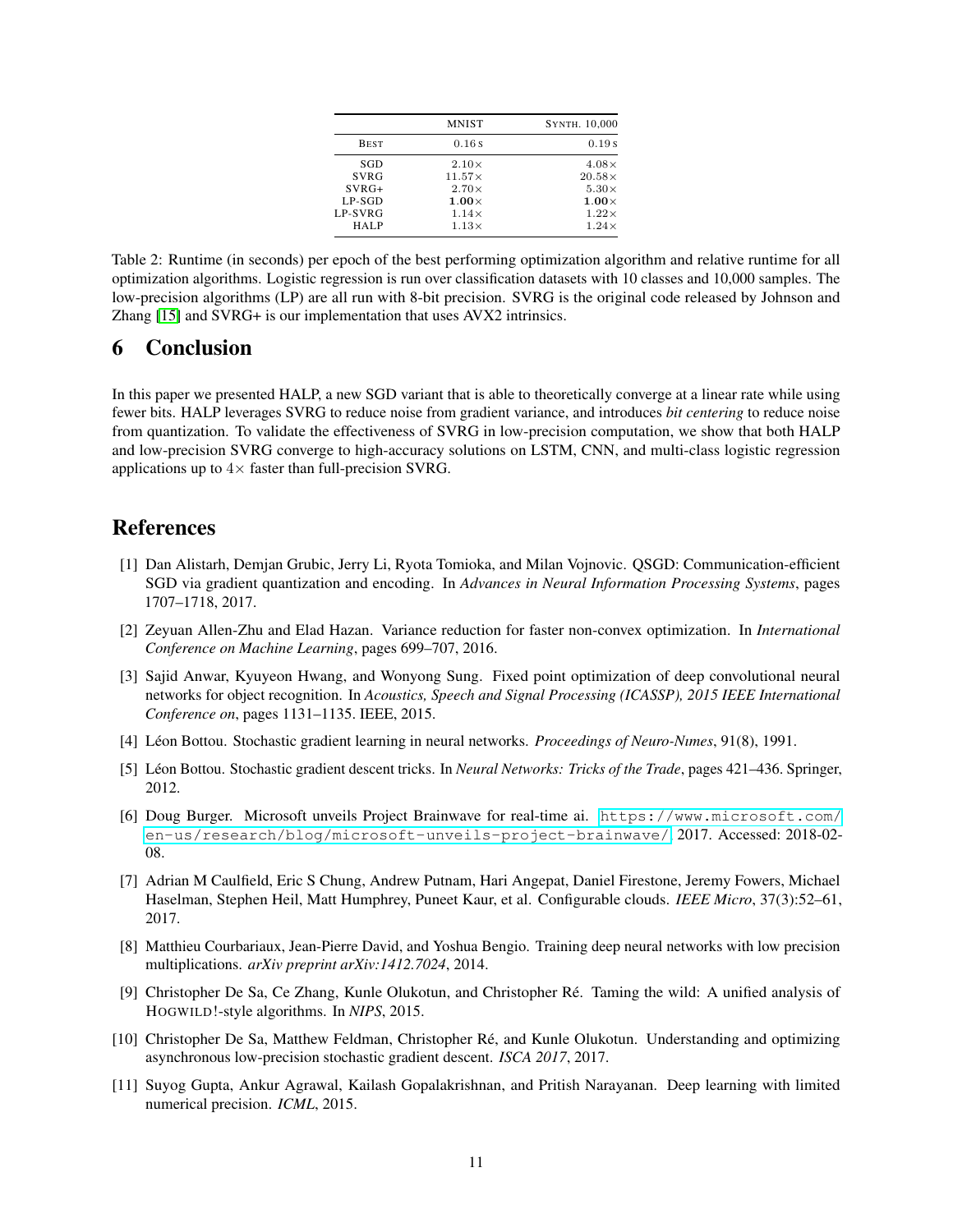- <span id="page-11-4"></span>[12] Song Han, Huizi Mao, and William J Dally. Deep compression: Compressing deep neural networks with pruning, trained quantization and Huffman coding. *ICLR*, 2016.
- <span id="page-11-13"></span>[13] Reza Harikandeh, Mohamed Osama Ahmed, Alim Virani, Mark Schmidt, Jakub Konečný, and Scott Sallinen. Stop wasting my gradients: Practical SVRG. In *Advances in Neural Information Processing Systems*, pages 2251–2259, 2015.
- <span id="page-11-15"></span>[14] Kaiming He, Xiangyu Zhang, Shaoqing Ren, and Jian Sun. Deep residual learning for image recognition. In *Proceedings of the IEEE conference on computer vision and pattern recognition*, pages 770–778, 2016.
- <span id="page-11-2"></span>[15] Rie Johnson and Tong Zhang. Accelerating stochastic gradient descent using predictive variance reduction. In *Advances in neural information processing systems*, pages 315–323, 2013.
- <span id="page-11-1"></span>[16] Norman P Jouppi, Cliff Young, Nishant Patil, David Patterson, Gaurav Agrawal, Raminder Bajwa, Sarah Bates, Suresh Bhatia, Nan Boden, Al Borchers, et al. In-datacenter performance analysis of a tensor processing unit. In *Proceedings of the 44th Annual International Symposium on Computer Architecture*, pages 1–12. ACM, 2017.
- <span id="page-11-17"></span>[17] Andrej Karpathy, Justin Johnson, and Li Fei-Fei. Visualizing and understanding recurrent networks. *arXiv preprint arXiv:1506.02078*, 2015.
- <span id="page-11-16"></span>[18] Alex Krizhevsky, Vinod Nair, and Geoffrey Hinton. The CIFAR-10 dataset. *online: http://www. cs. toronto. edu/kriz/cifar. html*, 2014.
- <span id="page-11-3"></span>[19] Dominik Marek Loroch, Franz-Josef Pfreundt, Norbert Wehn, and Janis Keuper. TensorQuant: A simulation toolbox for deep neural network quantization. In *Proceedings of the Machine Learning on HPC Environments*, page 1. ACM, 2017.
- <span id="page-11-18"></span>[20] George Marsaglia. Xorshift RNGs. *Journal of Statistical Software*, 8(1), 2003.
- <span id="page-11-6"></span>[21] Paulius Micikevicius, Sharan Narang, Jonah Alben, Gregory F. Diamos, Erich Elsen, David Garcia, Boris Ginsburg, Michael Houston, Oleksii Kuchaiev, Ganesh Venkatesh, and Hao Wu. Mixed precision training. abs/1710.03740, 2017.
- <span id="page-11-14"></span>[22] F. Pedregosa, G. Varoquaux, A. Gramfort, V. Michel, B. Thirion, O. Grisel, M. Blondel, P. Prettenhofer, R. Weiss, V. Dubourg, J. Vanderplas, A. Passos, D. Cournapeau, M. Brucher, M. Perrot, and E. Duchesnay. Scikit-learn: Machine learning in Python. *Journal of Machine Learning Research*, 12:2825–2830, 2011.
- <span id="page-11-12"></span>[23] Sashank J Reddi, Ahmed Hefny, Suvrit Sra, Barnabas Poczos, and Alex Smola. Stochastic variance reduction for nonconvex optimization. In *International conference on machine learning*, pages 314–323, 2016.
- <span id="page-11-10"></span>[24] Nicolas L Roux, Mark Schmidt, and Francis R Bach. A stochastic gradient method with an exponential convergence rate for finite training sets. In *Advances in Neural Information Processing Systems*, pages 2663–2671, 2012.
- <span id="page-11-0"></span>[25] David E Rumelhart, Geoffrey E Hinton, and Ronald J Williams. Learning representations by back-propagating errors. *Nature*, 1986.
- <span id="page-11-7"></span>[26] Antony W Savich and Medhat Moussa. Resource efficient arithmetic effects on RBM neural network solution quality using MNIST. In *2011 International Conference on Reconfigurable Computing and FPGAs*, pages 35–40. IEEE, 2011.
- <span id="page-11-8"></span>[27] Frank Seide, Hao Fu, Jasha Droppo, Gang Li, and Dong Yu. 1-bit stochastic gradient descent and its application to data-parallel distributed training of speech DNNs. In *INTERSPEECH*, pages 1058–1062, 2014.
- <span id="page-11-11"></span>[28] Shai Shalev-Shwartz and Tong Zhang. Stochastic dual coordinate ascent methods for regularized loss minimization. *Journal of Machine Learning Research*, 14(Feb):567–599, 2013.
- <span id="page-11-9"></span>[29] Nikko Strom. Scalable distributed DNN training using commodity GPU cloud computing. In *Sixteenth Annual Conference of the International Speech Communication Association*, 2015.
- <span id="page-11-5"></span>[30] Sarah Tan, Rich Caruana, Giles Hooker, and Albert Gordo. Transparent model distillation. *arXiv preprint arXiv:1801.08640*, 2018.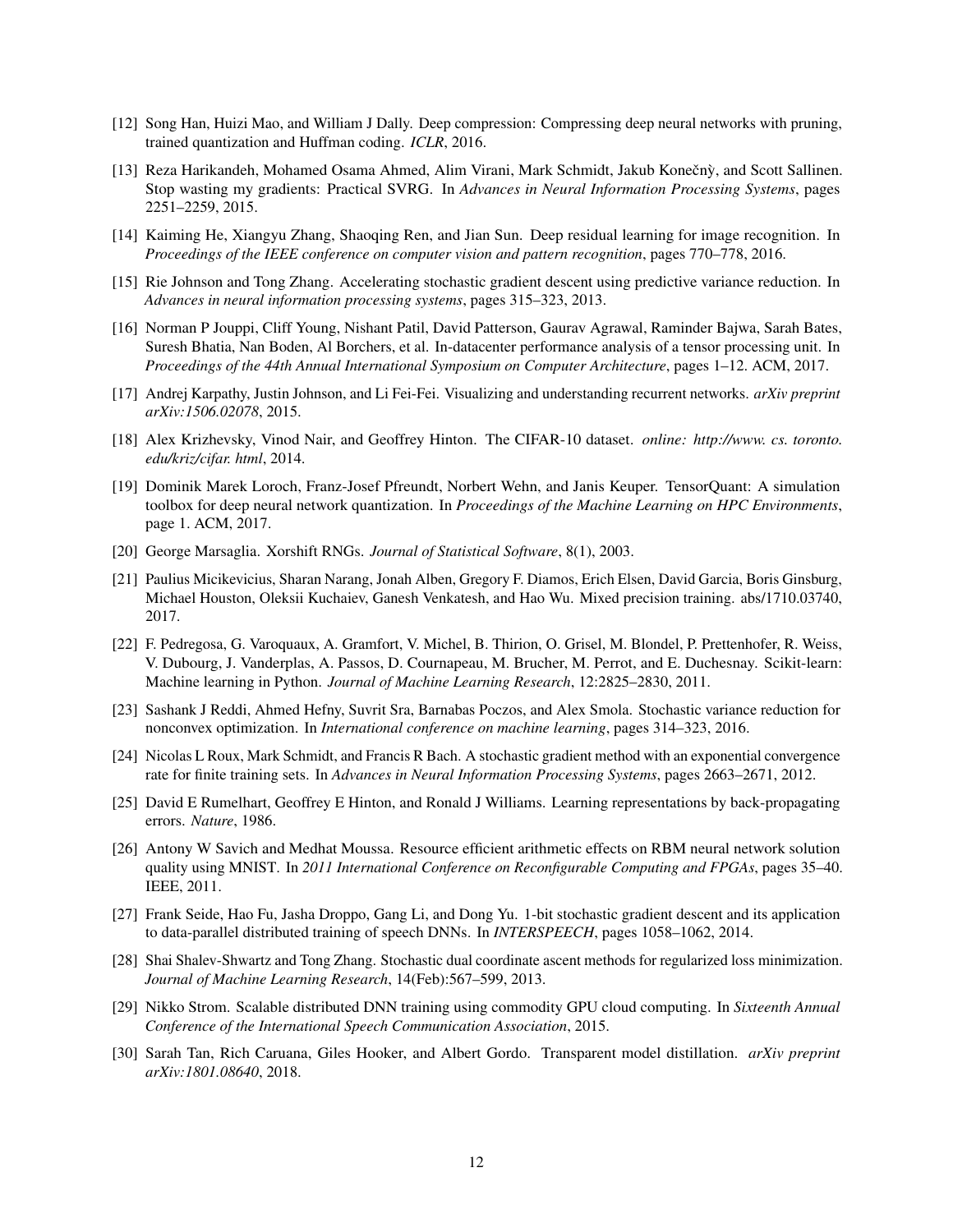- <span id="page-12-1"></span>[31] Vincent Vanhoucke, Andrew Senior, and Mark Z. Mao. Improving the speed of neural networks on CPUs. In *Deep Learning and Unsupervised Feature Learning Workshop, NIPS 2011*, 2011.
- <span id="page-12-0"></span>[32] H Zhang, J Li, K Kara, D Alistarh, J Liu, and C Zhang. The ZipML framework for training models with end-to-end low precision: The cans, the cannots, and a little bit of deep learning. In *ICML*, 2017.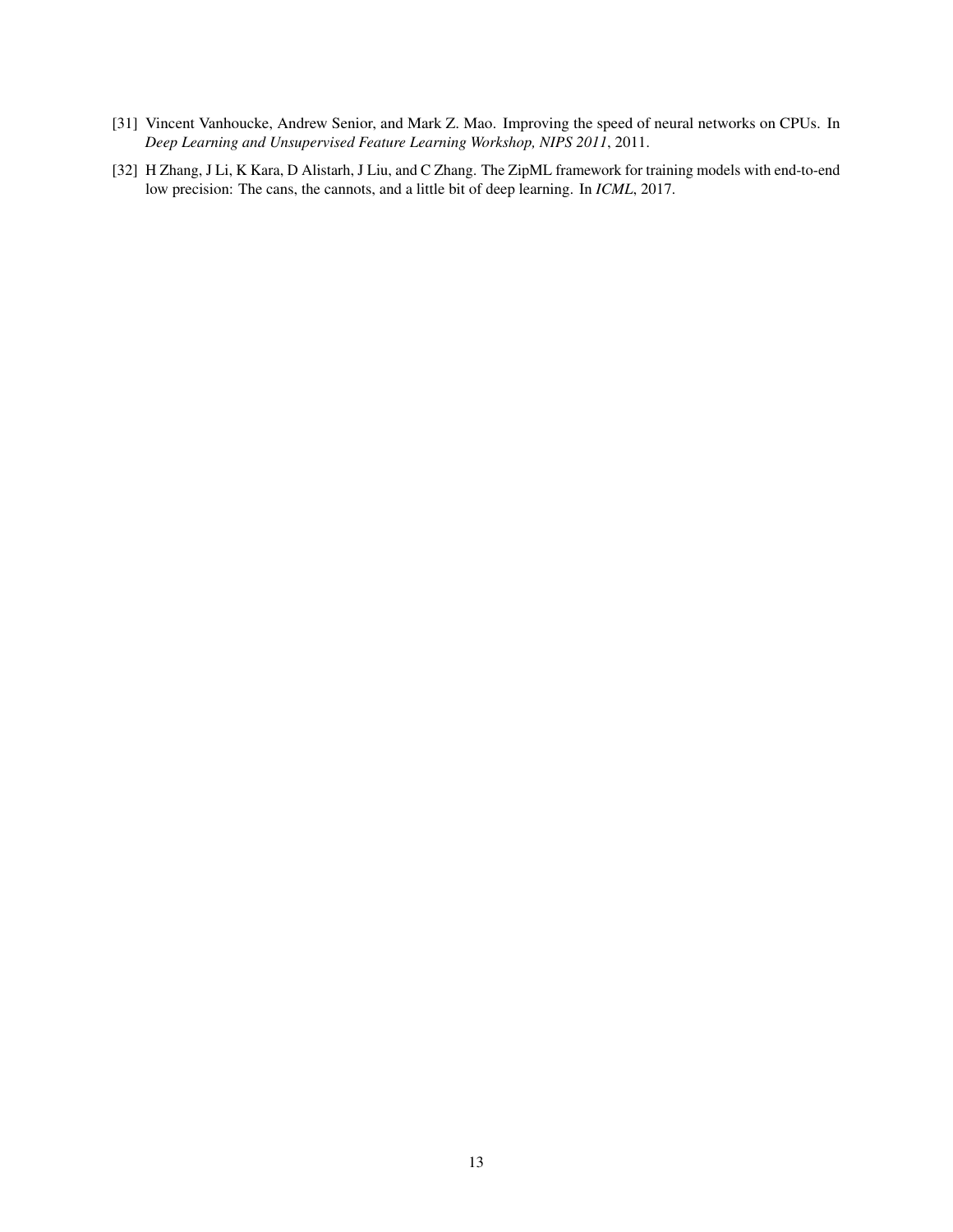

<span id="page-13-0"></span>Figure 5: Additional linear regression experiment on synthetic dataset with an SVD(U,S,V) where U and V are random orthogonal matrices and the singular values S are such that the condition number of the resulting problem is  $\kappa$ . The gradient norm is measured after 50 epochs.

## A Extended Evaluation

### A.1 Conditioning Evaluation

Our results in Theorem [2](#page-6-1) exposed a relationship between the condition number and the performance of low-precision training. These results suggested that as the condition number is increased, there is a threshold (the threshold at which the conditions of the theorem hold) above which the performance of HALP is no longer guaranteed, and may become dramatically worse. Here, we validate this intuition empirically.

In order to study this effect, we generated a series of linear regression problems with different condition numbers. Each problem had as matrix of training examples  $X \in \mathbb{R}^{64 \times 1000}$ , and was generated from a singular value decomposition  $X = USV$  such that U and V were random orthogonal matrices, and the singular values S were chosen such that for the linear regression problem,  $\mu = 1$  and  $L = \kappa$ , for some desired condition number  $\kappa$ . We then ran SVRG, 16-bit HALP, and 8-bit HALP on each dataset, using a fixed epoch length  $T = 1000$ , running for  $K = 50$  epochs, and using grid search over a wide range of step sizes  $\alpha$  (ranging from  $10^{-2}$  to  $10^{-10}$ ) and HALP parameters  $\mu$  (ranging from 0.5 to 2000), and choosing the best parameter setting for each algorithm. Figure [5](#page-13-0) presents the gradient norm of the algorithms after  $K = 50$  epochs. Notice that as the condition number increases, all the algorithms perform worse (i.e. converge slower); this is a well-known effect caused by the fact that poorly conditioned problems are harder to solve. A more interesting effect is the fact that for both 8-bit and 16-bit HALP, there is a sudden threshold where the performance of the algorithm suddenly degrades, and above which the performance is worse than SVRG. This validates our theory, which predicts that such a thing will happen, and places a bound on the minimum number of bits that will be needed for solving problems of a particular condition number.

### A.2 Extended Neural Network Evaluation

16-bit Experiments. In Figure [6](#page-14-1) we show 16-bit experiments on the LSTM and CNN neural networks presented in Section [5.1.](#page-8-1) We use the same experiment protocol as with Section [5.1,](#page-8-1) except the grid for  $\delta$  is

 $\delta \in \{0.00001, 0.00002, 0.00005, 0.0001, 0.0002, 0.0005\}.$ 

Our results for the most part follow the trends from the 8-bit results from Section [5.1.](#page-8-1) Still, we highlight here that 16-bit LP-SVRG benefits from variance reduction in this low-precision training. As such, LP-SVRG achieves a training loss that matches the performance of 32-bit full-precision SVRG. We show that 16-bit LP-SVRG also consistently outperforms 16-bit SGD in training loss.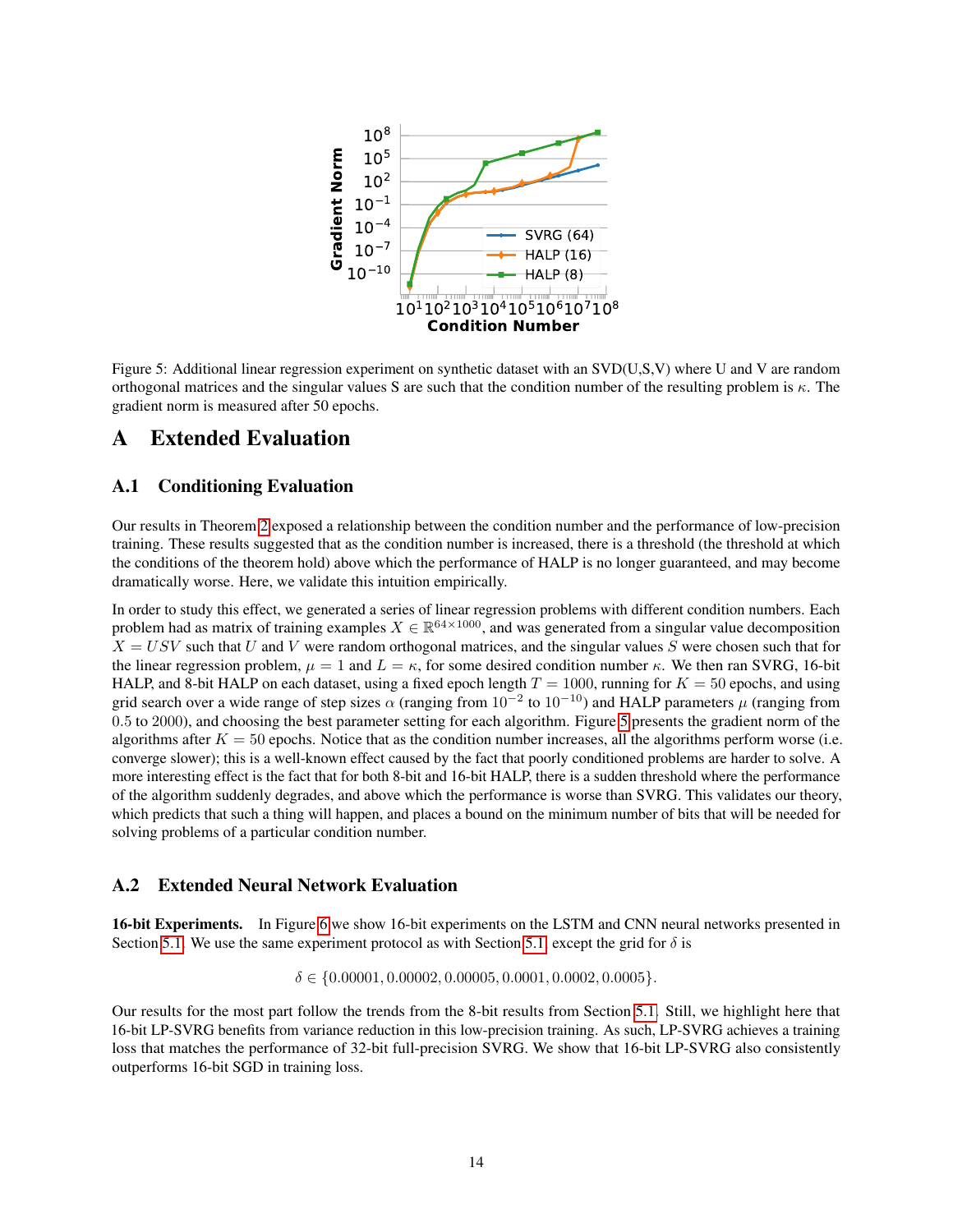

<span id="page-14-1"></span>Figure 6: Training loss and validation perplexity on ResNet for image recognition with CIFAR10 dataset and for LSTM for character level language modeling with TinyShakespeare dataset. Training loss for LSTM is smoothed for visualization purposes. The CIFAR10 accuracy is the monotonic as we report the best value up to each specific number of iterations.

| hyperparameter       | SGD(64)                  | SVRG(64)                 | $LP-SGD(8)$              | $LP-SVRG(8)$ | HALP(8)  |
|----------------------|--------------------------|--------------------------|--------------------------|--------------|----------|
| $\alpha$             | 1e-4                     | $1e-2$                   | $1e-4$                   | $1e-2$       | $4.5e-2$ |
| L <sub>2</sub> Reg.  | 1e-4                     | $1e-4$                   | $1e-4$                   | $1e-4$       | $1e-4$   |
| <b>SVRG</b> Internal | $\overline{\phantom{0}}$ |                          | $\overline{\phantom{0}}$ |              | 2        |
|                      | $\overline{\phantom{0}}$ | $\overline{\phantom{0}}$ | $\overline{\phantom{0}}$ |              | 2.5      |
| $w\_scale$           | $\overline{\phantom{0}}$ | $\overline{\phantom{0}}$ | $2e-3$                   | $2e-3$       |          |

<span id="page-14-2"></span>Table 3: Exact hyperparameter settings for presented MNIST results.

### <span id="page-14-0"></span>A.3 Extended Multi-Class Logistic Regression Evaluation

Experimental Setup. The synthetic dataset was generated with n\_informative=n\_features and otherwise default parameters (besides those already mentioned like n\_features). To select hyperparameters we ran a 100-point grid search for each training algorithm and present the configurations that minimized the gradient norm after training for 50 epochs. Tables [3](#page-14-2) and [4](#page-14-3) shows the exact hyperparameters used for the runs present. For all SVRG-based algorithms (SVRG, LP-SVRG, and HALP) we compute the full gradient every two epochs as done in Johnson and Zhang [\[15\]](#page-11-2). Note our definition of epoch for the experimental results means one full pass over the dataset, whereas in the algorithmic definitions, it referred to one outer loop iteration of SVRG or HALP. To test statistical convergence we measure the gradient norm every other epoch because it goes to zero as the algorithm converges, and for strongly convex functions it is at most a constant factor away from other common metrics such as the objective gap and the distance to the optimum. To ensure robustness we run each algorithm with five different random seeds and present the average of the results. We ran all experiments on a single machine with a total of 56 cores on four Intel Xeon E7-4850 v3 CPUs and 1 TB of RAM. For the SVRG-based algorithms (SVRG, LP-SVRG, and HALP), we parallelized the computation of the full gradient as this is embarrassingly parallel (and does not affect the statistical results). We run these algorithms with 56 threads. For end-to-end performance, we measure the wallclock time for each epoch and report the average of 5 epoch timings.

Performance Discussion. The stochastic quantization is expensive, even when implemented in AVX2 using the XORSHIFT [\[20\]](#page-11-18) pseudorandom number generator. Generally, we found we also need more instructions to operate on fixed-point types, limiting the throughput benefits we can achieve from using low precision. A common example arises with multiplication, where we need to perform an additional shift following the multiplication of two fixed-point types

| hyperparameter       | SGD(64)                  | SVRG(64)                 | $LP-SGD(8)$              | $LP-SVRG(8)$             | HALP(8)                  |
|----------------------|--------------------------|--------------------------|--------------------------|--------------------------|--------------------------|
| $\alpha$             | $7.5e-5$                 | $1e-5$                   | $7.5e-5$                 | $7.5e-5$                 | $7.5e-4$                 |
| L <sub>2</sub> Reg.  | 1e-4                     | $1e-4$                   | $1e-4$                   | $1e-4$                   | $1e-4$                   |
| <b>SVRG</b> Internal | $\overline{\phantom{0}}$ |                          | $\overline{\phantom{0}}$ |                          | 2                        |
|                      | $\overline{\phantom{0}}$ | $\overline{\phantom{0}}$ | $\overline{\phantom{0}}$ | $\overline{\phantom{0}}$ | 256                      |
| $w\_scale$           | $\overline{\phantom{0}}$ | $\overline{\phantom{0}}$ | $1e-3$                   | 1e-3                     | $\overline{\phantom{0}}$ |

<span id="page-14-3"></span>Table 4: Exact hyperparameter settings for presented Synthetic 10,000-feature dataset results.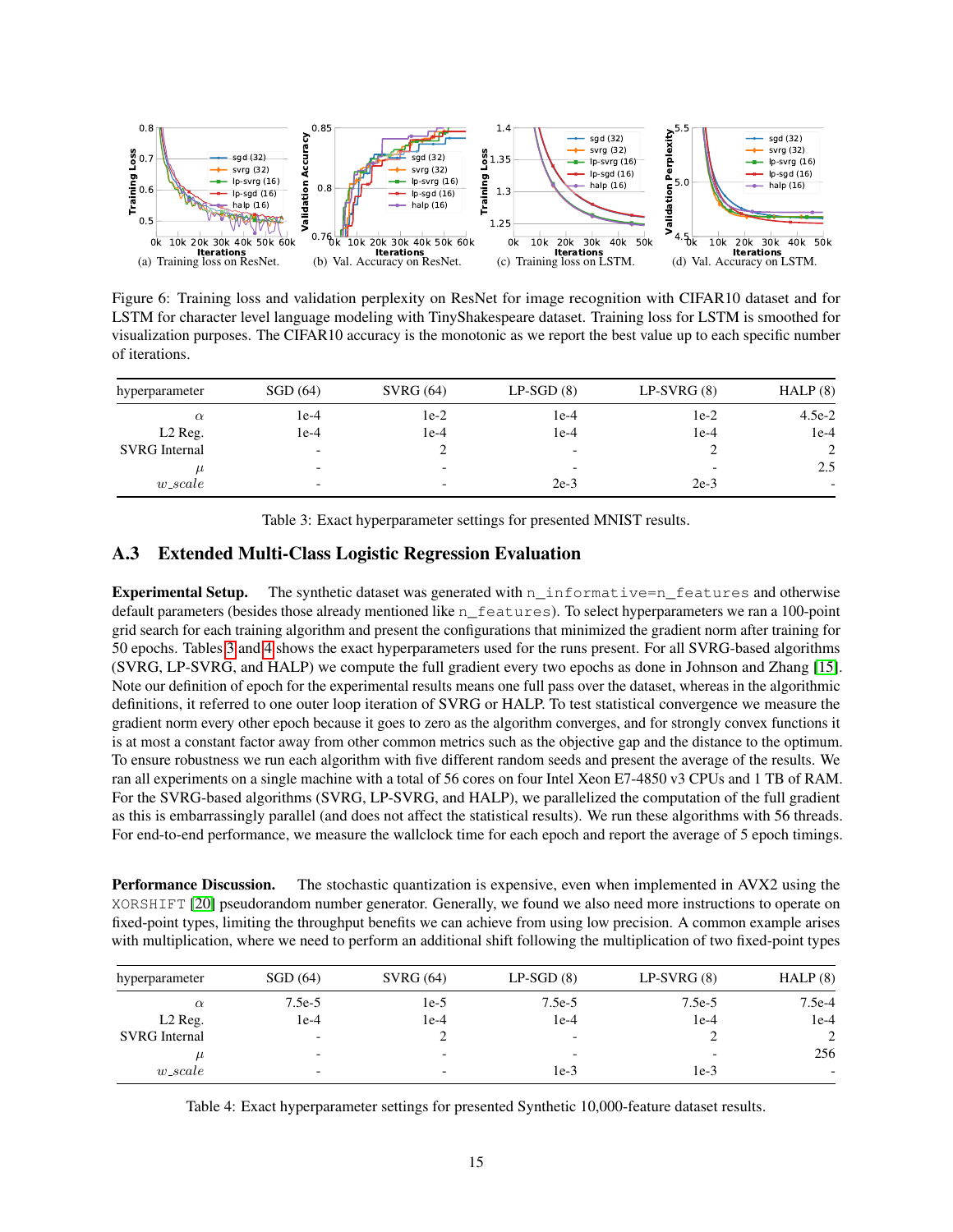

<span id="page-15-0"></span>Figure 7: Additional experiments on synthetic dataset with 10,000 features. 'Scale' refers to the 16-bit HALP run with an adjusted mu value of 1. This run has the same quantization scale as the 8-bit HALP algorithm. 'Clip' refers to a 16-bit HALP run with the same  $mu$  value as the 8-bit HALP (256). This run has the same range of representable values as the 8-bit HALP algorithm, and so will clip the gradients at the same level.

to maintain the same bit width. Moreover, current architectures do not support efficiently operating on types less than 8 bits, limiting our expected performance improvement to 8-bit and 16-bit fixed-point types. Still, these results are exciting and we hope will influence the design of future architectures and hardware accelerators.

Clipping Discussion. In the body of the paper, we explained how the effect observed in Figure [4\(b\),](#page-9-3) where 8-bit HALP outperforms plain SVRG, can be attributed to a gradient-clipping-like effect caused by saturating arithmetic. Here, we provide more detailed evidence of this claim.

The hypothesis that we want to validate is that the improved performance of 8-bit HALP over SVRG is caused by the saturating arithmetic: the fact that the distance the iterates can move in a single epoch is bounded by the box of representable numbers, as illustrated in Figure [3.](#page-4-1) Additionally, we want to rule out the possibility that the quantization itself is causing this improvement, or that the noise caused by quantizing to a particular scale is responsible. To investigate this hypothesis, we ran two additional experiments. The first (which we call 'Scale') runs 16-bit HALP with the same scale (the same  $\delta$ ) as 8-bit HALP would use at every iteration. To do this, we adjusted the value of  $\mu$  so that  $\mu_8(b^{8-1}-1) = \mu_{16}(b^{16-1}-1)$ . The second (which we call 'Clip') runs 16-bit HALP with the same range of representable numbers (the same  $\mu$ ) as 8-bit HALP. If our hypothesis is correct, we would expect the second 16-bit HALP run, which has the same gradient-clipping-like effect as 8-bit HALP, to mimic its performance and outperform SVRG. We would also expect the first 16-bit HALP run to be closer to SVRG's performance, since it has a much larger range of representable numbers and so will not exhibit the same gradient-clipping-like effect.

Figure [7](#page-15-0) presents the results of our experiment. Our hypothesis was validated, and in fact the 16-bit HALP runs are nearly indistinguishable from the trajectories we hypothesized they would take. This strongly suggests that the gradient-clipping-like effect *is indeed responsible* for the improved performance of 8-bit HALP over SVRG in Figure [4\(b\).](#page-9-3)

### B Proofs

Before we prove the main theorems presented in the paper, we will prove the following lemmas, which will be useful later.

<span id="page-15-1"></span>**Lemma 1.** *Under the above conditions where we quantize using the low-precision representation*  $(\delta, b)$ *, for any* w,

$$
\mathbf{E}\left[\left\|Q_{(\delta,b)}(w) - w^*\right\|^2\right] \leq \|w - w^*\|^2 + \frac{d\delta^2}{4}.
$$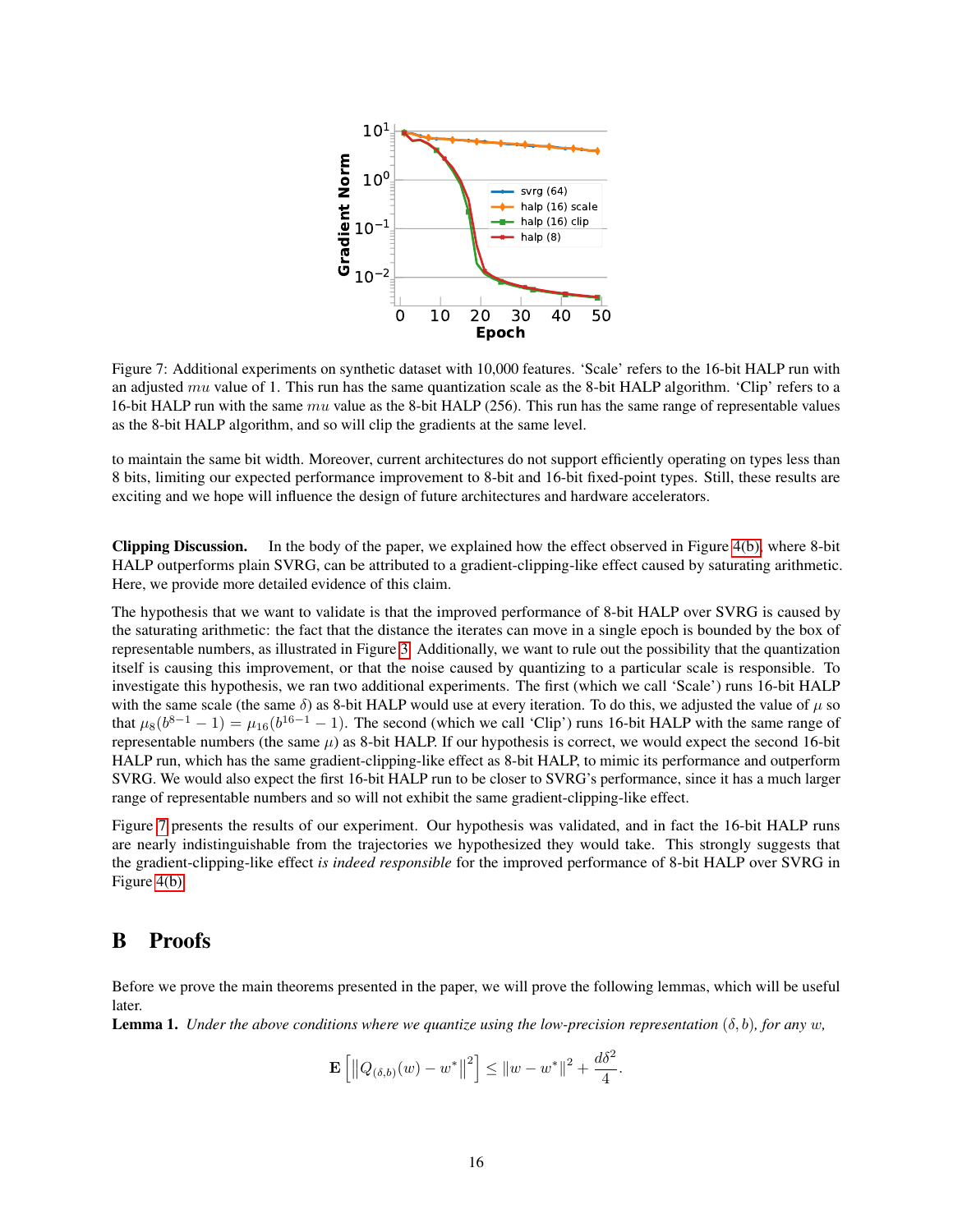*Proof of Lemma [1.](#page-15-1)* First, observe that this entire inequality separates additively along dimensions. Therefore, it suffices to prove it just for the case of  $d = 1$ .

To prove it for  $d = 1$ , we can consider two cases separately. First, if w is within the range representable by  $(\delta, b)$ , then  $\mathbf{E}\left[Q_{(\delta,b)}(w)\right] = w$ . In this case,

$$
\mathbf{E}\left[\left\|Q_{(\delta,b)}(w) - w^*\right\|^2\right] = \mathbf{E}\left[(Q_{(\delta,b)}(w) - w^*)^2\right] \n= \mathbf{E}\left[((Q_{(\delta,b)}(w) - w) - (w - w^*))^2\right] \n= \mathbf{E}\left[(Q_{(\delta,b)}(w) - w)^2 - 2(Q_{(\delta,b)}(w) - w)(w - w^*) + (w - w^*)^2\right] \n= \mathbf{E}\left[(Q_{(\delta,b)}(w) - w)^2\right] - 2(w - w)(w - w^*) + (w - w^*)^2 \n= (w - w^*)^2 + \mathbf{E}\left[(Q_{(\delta,b)}(w) - w)^2\right].
$$

Since w is within the representable range, it will either be rounded up or down at random. Let  $z$  be the rounded-down quantization of w. Then  $Q_{(\delta,b)}(w)$  will round to  $z+\delta$  (the rounded-up quantization of w) with probability  $\frac{w-z}{\delta}$ , and it will round to z with probability  $\frac{z+\delta-w}{\delta}$ . This quantization is unbiased because

$$
\mathbf{E}\left[Q_{(\delta,b)}(w)\right] = \frac{w-z}{\delta}(z+\delta) + \frac{z+\delta-w}{\delta}z = \frac{wz-z^2+w\delta-z\delta}{\delta} + \frac{z^2+z\delta-wz}{\delta} = w.
$$

Thus, its variance will be

$$
\mathbf{E}\left[ (Q_{(\delta,b)}(w) - w)^2 \right] = \frac{w - z}{\delta} (z + \delta - w)^2 + \frac{z + \delta - w}{\delta} (z - w)^2
$$

$$
= (w - z)(z + \delta - w) \left( \frac{z + \delta - w}{\delta} + \frac{w - z}{\delta} \right)
$$

$$
= (w - z)(z + \delta - w)
$$

$$
\leq \frac{\delta^2}{4}.
$$

It follows that in the  $d = 1$  case, when w is on the interior of the representable region,

$$
\mathbf{E}\left[\left\|Q_{(\delta,b)}(w) - w^*\right\|^2\right] \le (w - w^*)^2 + \frac{\delta^2}{4}.
$$

In the other case, when w is on the exterior of the representable region, the quantization function  $Q_{(\delta,b)}$  just maps it to the nearest representable value. Since  $w^*$  is in the interior of the representable region, this operation will make w closer to  $w^*$ . Thus,

$$
||Q_{(\delta,b)}(w) - w^*||^2 \le ||w - w^*||^2,
$$

and so it will certainly be the case that

$$
\mathbf{E}\left[\left\|Q_{(\delta,b)}(w) - w^*\right\|^2\right] \le (w - w^*)^2 + \frac{\delta^2}{4}.
$$

We have now proved this inequality for all values of w, when  $d = 1$ . The inequality now follows in full generality by summing up over dimensions.  $\Box$ 

For completeness, we also re-state the proof of following lemma, which was presented as equation (8) in Johnson and Zhang [\[15\]](#page-11-2).

<span id="page-16-0"></span>**Lemma 2.** *Under the standard condition of Lipschitz continuity, if i is sampled uniformly at random from*  $\{1, \ldots, N\}$ *, then for any* w*,*

$$
\mathbf{E}\left[\left\|\nabla f_i(w) - \nabla f_i(w^*)\right\|^2\right] \le 2L\left(f(w) - f(w^*)\right).
$$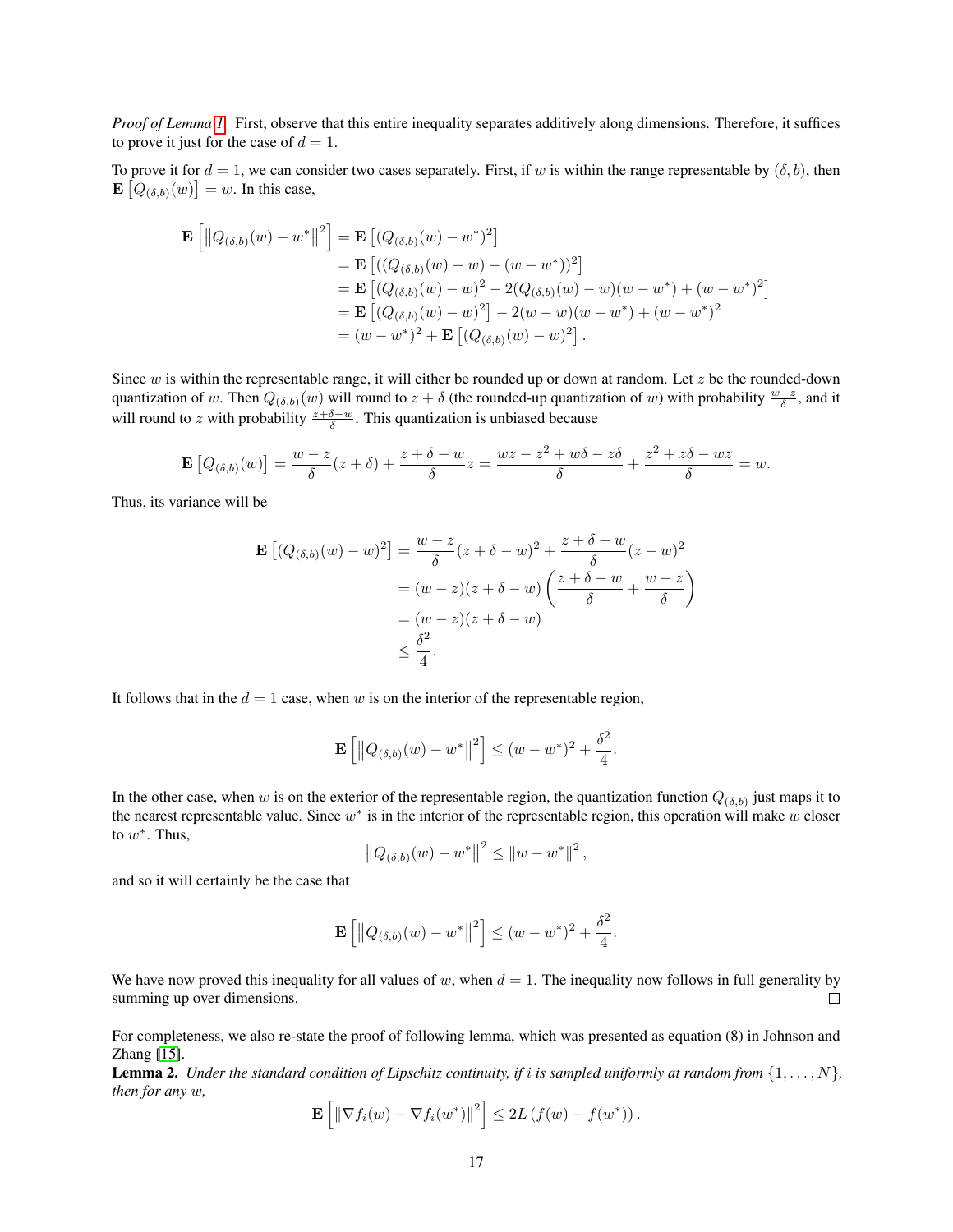*Proof of Lemma [2.](#page-16-0)* For any i, define

$$
g_i(w) = f_i(w) - f_i(w^*) - (w - w^*)^T \nabla f_i(w^*).
$$

Clearly, if i is sampled randomly as in the lemma statement,  $\mathbf{E}[g_i(w)] = f(w)$ . But also,  $w^*$  must be the minimizer of  $g_i$ , so for any  $w$ 

$$
g_i(w^*) \le \min_{\eta} g_i(w - \eta \nabla g_i(w))
$$
  
\n
$$
\le \min_{\eta} \left( g_i(w) - \eta \|\nabla g_i(w)\|^2 + \frac{\eta^2 L}{2} \|\nabla g_i(w)\|^2 \right)
$$
  
\n
$$
= g_i(w) - \frac{1}{2L} \|\nabla g_i(w)\|^2.
$$

where the second inequality follows from the Lipschitz continuity property. Re-writing this in terms of  $f_i$  and averaging over all the i now proves the lemma statement.  $\Box$ 

Now we are ready to prove Theorem [1.](#page-4-2) Our proof of this theorem follows the structure of the proof of the original SVRG convergence result in Johnson and Zhang [\[15\]](#page-11-2).

*Proof of Theorem [1.](#page-4-2)* We start by looking at the expected distance-squared to the optimum.

$$
\mathbf{E}\left[\|w_{k,t} - w^*\|^2\right] = \mathbf{E}\left[\left\|Q_{(\delta,b)}(u_{k,t}) - w^*\right\|^2\right].
$$

By Lemma [1,](#page-15-1) this can be bounded from above by

$$
\mathbf{E}\left[\left\|w_{k,t}-w^*\right\|^2\right] \leq \mathbf{E}\left[\left\|u_{k,t}-w^*\right\|^2\right] + \frac{d\delta^2}{4}.
$$

Applying the recursive definition of  $u_{k,t}$  from the algorithm statement produces

$$
\mathbf{E} \left[ \left\| w_{k,t} - w^* \right\|^2 \right] \leq \mathbf{E} \left[ \left\| w_{k,t-1} - w^* - \alpha \left( \nabla f_i(w_{k,t-1}) - \nabla f_i(\tilde{w}_k) + \tilde{g}_k \right) \right\|^2 \right] + \frac{d\delta^2}{4}
$$
\n
$$
= \mathbf{E} \left[ \left\| w_{k,t-1} - w^* \right\|^2 - 2\alpha (w_{k,t-1} - w^*)^T \left( \nabla f_i(w_{k,t-1}) - \nabla f_i(\tilde{w}_k) + \tilde{g}_k \right) \right. \\
\left. + \alpha^2 \left\| \nabla f_i(w_{k,t-1}) - \nabla f_i(\tilde{w}_k) + \tilde{g}_k \right\|^2 \right] + \frac{d\delta^2}{4}
$$
\n
$$
= \mathbf{E} \left[ \left\| w_{k,t-1} - w^* \right\|^2 - 2\alpha (w_{k,t-1} - w^*)^T \nabla f(w_{k,t-1}) + \alpha^2 \left\| \nabla f_i(w_{k,t-1}) - \nabla f_i(\tilde{w}_k) + \tilde{g}_k \right\|^2 \right]
$$
\n
$$
+ \frac{d\delta^2}{4}
$$
\n
$$
\leq \mathbf{E} \left[ \left\| w_{k,t-1} - w^* \right\|^2 - 2\alpha (f(w_{k,t-1}) - f(w^*)) + \alpha^2 \left\| \nabla f_i(w_{k,t-1}) - \nabla f_i(\tilde{w}_k) + \tilde{g}_k \right\|^2 \right] + \frac{d\delta^2}{4},
$$

where this last inequality follows from convexity of the function f. This second-order term can be further bounded by

$$
\mathbf{E} \left[ \left\| \nabla f_i(w_{k,t-1}) - \nabla f_i(\tilde{w}_k) + \tilde{g}_k \right\|^2 \right] = \mathbf{E} \left[ \left\| \nabla f_i(w_{k,t-1}) - \nabla f_i(w^*) - (\nabla f_i(\tilde{w}_k) - \nabla f_i(w^*) - \tilde{g}_k) \right\|^2 \right]
$$
  
\n
$$
\leq \mathbf{E} \left[ 2 \left\| \nabla f_i(w_{k,t-1}) - \nabla f_i(w^*) \right\|^2 + 2 \left\| \nabla f_i(\tilde{w}_k) - \nabla f_i(w^*) - \tilde{g}_k \right\|^2 \right]
$$
  
\n
$$
= \mathbf{E} \left[ 2 \left\| \nabla f_i(w_{k,t-1}) - \nabla f_i(w^*) \right\|^2
$$
  
\n
$$
+ 2 \left\| \nabla f_i(\tilde{w}_k) - \nabla f_i(w^*) - \mathbf{E}_{j \sim \text{Unif}(1,...,N)} \left[ \nabla f_j(\tilde{w}_k) - \nabla f_j(w^*) \right] \right\|^2 \right]
$$
  
\n
$$
\leq \mathbf{E} \left[ 2 \left\| \nabla f_i(w_{k,t-1}) - \nabla f_i(w^*) \right\|^2 + 2 \left\| \nabla f_i(\tilde{w}_k) - \nabla f_i(w^*) \right\|^2 \right]
$$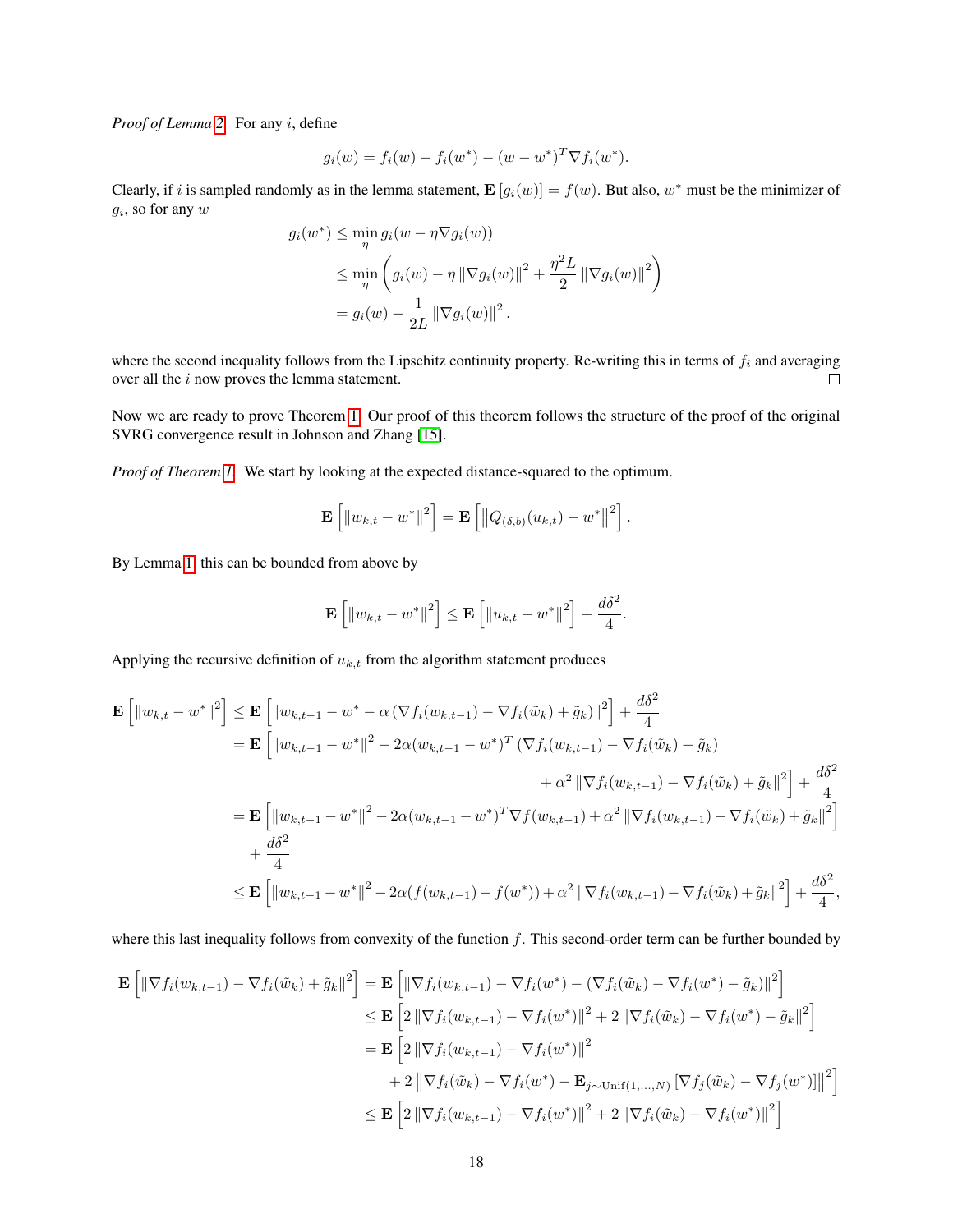where the first inequality holds because  $||x + y||^2 \le 2 ||x||^2 + 2 ||y||^2$  and the second holds because the variance is always upper bounded by the second moment. We can now apply Lemma [2](#page-16-0) to this last expression, which produces

$$
\mathbf{E}\left[\left\|\nabla f_i(w_{k,t-1})-\nabla f_i(\tilde{w}_k)+\tilde{g}_k\right\|^2\right] \leq \mathbf{E}\left[4L(f(w_{k,t-1})-f(w^*))+4L(f(\tilde{w}_k)-f(w^*))\right].
$$

Substituting this into the expression above,

$$
\mathbf{E} \left[ \| w_{k,t} - w^* \|^2 \right] \le \mathbf{E} \left[ \| w_{k,t-1} - w^* \|^2 - 2\alpha (f(w_{k,t-1}) - f(w^*)) \right. \\
 \left. + 4L\alpha^2 \left( (f(w_{k,t-1}) - f(w^*)) + (f(\tilde{w}_k) - f(w^*)) \right) \right] + \frac{d\delta^2}{4} \\
= \mathbf{E} \left[ \| w_{k,t-1} - w^* \|^2 \right] - 2\alpha (1 - 2L\alpha) \mathbf{E} \left[ f(w_{k,t-1}) - f(w^*) \right] + 4L\alpha^2 \mathbf{E} \left[ f(\tilde{w}_k) - f(w^*) \right] + \frac{d\delta^2}{4}.
$$

Summing this up across all  $T$  iterations of an epoch produces

$$
\sum_{t=1}^{T} \mathbf{E} \left[ \| w_{k,t} - w^* \|^2 \right] \le \sum_{t=1}^{T} \mathbf{E} \left[ \| w_{k,t-1} - w^* \|^2 \right] - 2\alpha (1 - 2L\alpha) \sum_{t=1}^{T} \mathbf{E} \left[ f(w_{k,t-1}) - f(w^*) \right] + 4L\alpha^2 T \mathbf{E} \left[ f(\tilde{w}_k) - f(w^*) \right] + \frac{d\delta^2 T}{4}.
$$

Now, canceling the terms from the first two sums, and noticing that  $w_{k,0} = \tilde{w}_k$ ,

$$
\mathbf{E}\left[\left\|w_{k,T} - w^*\right\|^2\right] \le \mathbf{E}\left[\left\|\tilde{w}_k - w^*\right\|^2\right] - 2\alpha(1 - 2L\alpha)\sum_{t=1}^T \mathbf{E}\left[f(w_{k,t-1}) - f(w^*)\right] + 4L\alpha^2 T \mathbf{E}\left[f(\tilde{w}_k) - f(w^*)\right] + \frac{d\delta^2 T}{4}.
$$

If we use option II to assign the next outer iterate, then

$$
\mathbf{E}[f(\tilde{w}_{k+1}) - f(w^*)] = \frac{1}{T} \sum_{t=1}^T \mathbf{E}[f(w_{k,t-1}) - f(w^*)],
$$

and so

$$
\mathbf{E}\left[\left\|w_{k,T}-w^*\right\|^2\right] \leq \mathbf{E}\left[\left\|\tilde{w}_k-w^*\right\|^2\right] - 2\alpha(1-2L\alpha)T\mathbf{E}\left[f(\tilde{w}_{k+1})-f(w^*)\right] + 4L\alpha^2T\mathbf{E}\left[f(\tilde{w}_k)-f(w^*)\right] + \frac{d\delta^2T}{4}.
$$

As a consequence of the strong convexity property,

$$
\frac{\mu}{2} ||\tilde{w}_k - w^*||^2 \le f(\tilde{w}_k) - f(w^*),
$$

so

$$
2\alpha (1 - 2L\alpha) T \mathbf{E} [f(\tilde{w}_{k+1}) - f(w^*)] \leq \mathbf{E} \left[ \left\| w_{k,T} - w^* \right\|^2 \right] + 2\alpha (1 - 2L\alpha) T \mathbf{E} [f(\tilde{w}_{k+1}) - f(w^*)]
$$
  
\n
$$
\leq \mathbf{E} \left[ \left\| \tilde{w}_k - w^* \right\|^2 \right] + 4L\alpha^2 T \mathbf{E} [f(\tilde{w}_k) - f(w^*)] + \frac{d\delta^2 T}{4}
$$
  
\n
$$
\leq \frac{2}{\mu} \mathbf{E} [f(\tilde{w}_k) - f(w^*)] + 4L\alpha^2 T \mathbf{E} [f(\tilde{w}_k) - f(w^*)] + \frac{d\delta^2 T}{4}
$$
  
\n
$$
= \left( \frac{2}{\mu} + 4L\alpha^2 T \right) \mathbf{E} [f(\tilde{w}_k) - f(w^*)] + \frac{d\delta^2 T}{4},
$$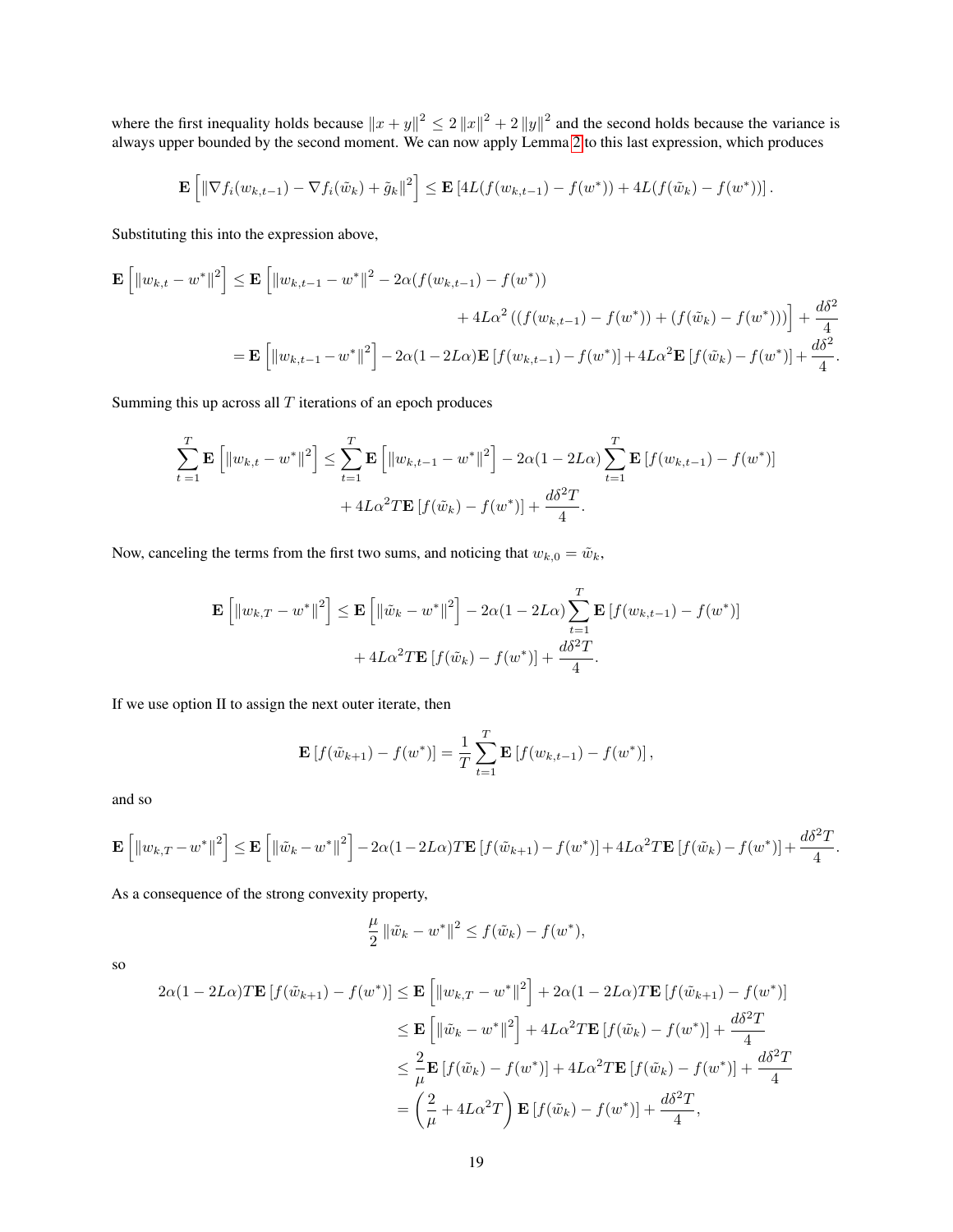and dividing to isolate the left side,

$$
\mathbf{E}\left[f(\tilde{w}_{k+1}) - f(w^*)\right] \le \frac{\frac{2}{\mu} + 4L\alpha^2 T}{2\alpha(1 - 2L\alpha)T} \mathbf{E}\left[f(\tilde{w}_k) - f(w^*)\right] + \frac{d\delta^2 T}{8\alpha(1 - 2L\alpha)T}
$$

$$
\le \left(\frac{1}{\alpha\mu(1 - 2L\alpha)T} + \frac{2L\alpha}{1 - 2L\alpha}\right) \mathbf{E}\left[f(\tilde{w}_k) - f(w^*)\right] + \frac{d\delta^2}{8\alpha(1 - 2L\alpha)}
$$

.

This is the same as the analogous expression for SVRG, except for the additional term that is a function of  $\delta$ . Now, suppose we want to have an expected contraction factor of  $\gamma$  each epoch. That is, we want

$$
\gamma = \frac{1}{\alpha \mu (1 - 2L\alpha)T} + \frac{2L\alpha}{1 - 2L\alpha}
$$

.

This is equivalent to having

$$
\alpha(1 - 2L\alpha)\gamma = \frac{1}{\mu T} + 2L\alpha^2,
$$

which can be further reduced to

$$
0 = \frac{1}{\mu T} - \alpha \gamma + 2L(1 + \gamma)\alpha^2.
$$

This equation only has solutions when the discriminant is non-negative, that is, when

$$
0 \leq \gamma^2 - 4 \cdot \frac{1}{\mu T} \cdot 2L(1+\gamma).
$$

The minimal value of  $T$  for which this will be able to hold will be when it holds with equality, or when

$$
T = \frac{8L(1+\gamma)}{\mu\gamma^2} = \frac{8\kappa(1+\gamma)}{\gamma^2}.
$$

If we choose this T, then the solution to the above quadratic equation is, by the quadratic formula, to set  $\alpha$  such that

$$
\alpha = \frac{\gamma}{2 \cdot 2L(1+\gamma)} = \frac{\gamma}{4L(1+\gamma)}.
$$

We can see that these are the settings of T and  $\alpha$  prescribed in the theorem statement. With these settings of T and  $\alpha$ , we get

$$
\mathbf{E}\left[f(\tilde{w}_{k+1}) - f(w^*)\right] \leq \gamma \mathbf{E}\left[f(\tilde{w}_k) - f(w^*)\right] + \frac{d\delta^2}{8\alpha(1 - 2L\alpha)}
$$
\n
$$
= \gamma \mathbf{E}\left[f(\tilde{w}_k) - f(w^*)\right] + \frac{d\delta^2}{8 \cdot \frac{\gamma}{4L(1+\gamma)} \cdot \left(1 - 2L \cdot \frac{\gamma}{4L(1+\gamma)}\right)}
$$
\n
$$
= \gamma \mathbf{E}\left[f(\tilde{w}_k) - f(w^*)\right] + \frac{d\delta^2}{8 \cdot \frac{\gamma}{4L(1+\gamma)} \cdot \frac{2+\gamma}{2(1+\gamma)}}
$$
\n
$$
= \gamma \mathbf{E}\left[f(\tilde{w}_k) - f(w^*)\right] + \frac{d\delta^2 L(1+\gamma)^2}{\gamma(2+\gamma)}
$$
\n
$$
\leq \gamma \mathbf{E}\left[f(\tilde{w}_k) - f(w^*)\right] + \frac{2d\delta^2 L}{\gamma},
$$

where in the last line we use the fact that  $1 + \gamma \leq 2$  and  $2 + \gamma \geq 2$ . Now subtracting the fixed point of this expression from both sides,

$$
\mathbf{E}\left[f(\tilde{w}_{k+1}) - f(w^*)\right] - \frac{2d\delta^2 L}{\gamma(1-\gamma)} \leq \gamma \mathbf{E}\left[f(\tilde{w}_k) - f(w^*)\right] + \frac{2d\delta^2 L}{\gamma} - \frac{2d\delta^2 L}{\gamma(1-\gamma)}
$$

$$
= \gamma \mathbf{E}\left[f(\tilde{w}_k) - f(w^*)\right] + \frac{2d\delta^2 L}{\gamma} \left(1 - \frac{1}{1-\gamma}\right)
$$

$$
= \gamma \left(\mathbf{E}\left[f(\tilde{w}_k) - f(w^*)\right] - \frac{2d\delta^2 L}{\gamma(1-\gamma)}\right).
$$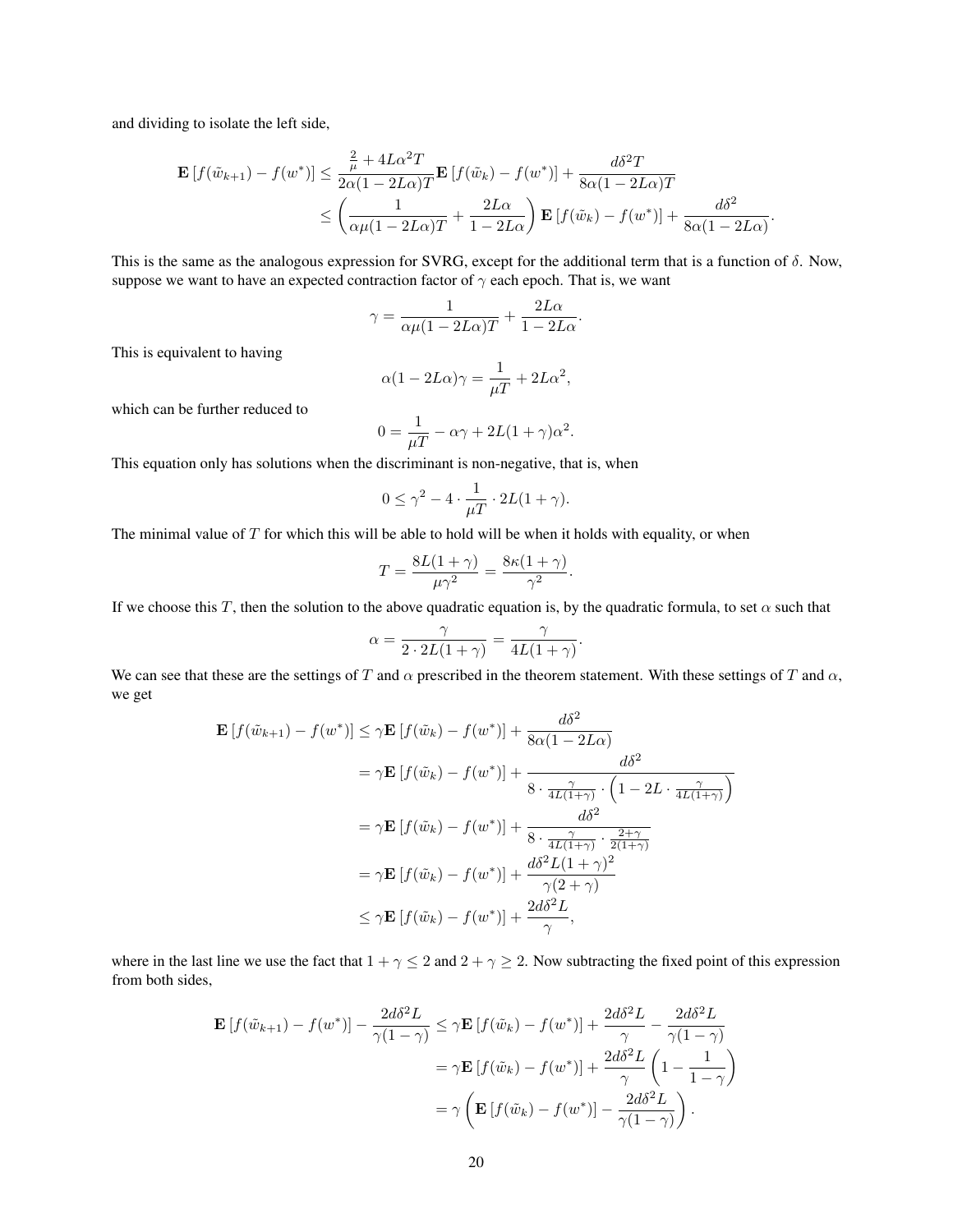It follows by applying this statement recursively that

$$
\mathbf{E}\left[f(\tilde{w}_{K+1}) - f(w^*)\right] - \frac{2d\delta^2 L}{\gamma(1-\gamma)} \leq \gamma^K \left(f(\tilde{w}_1) - f(w^*) - \frac{2d\delta^2 L}{\gamma(1-\gamma)}\right),
$$

or

$$
\mathbf{E}\left[f(\tilde{w}_{K+1}) - f(w^*)\right] \le \gamma^K \left(f(\tilde{w}_1) - f(w^*)\right) + \frac{2d\delta^2 L}{\gamma(1-\gamma)}
$$

This is what we wanted to prove.

*Proof of Theorem [2.](#page-6-1)* The analysis of the inner loop of HALP is identical to the analysis of LP-SVRG. By using the same argument as in the proof of Theorem [1,](#page-4-2) we can get that

$$
\mathbf{E}\left[f(\tilde{w}_{k+1}) - f(w^*)\right] \leq \left(\frac{1}{\alpha\mu(1 - 2L\alpha)T} + \frac{2L\alpha}{1 - 2L\alpha}\right)\mathbf{E}\left[f(\tilde{w}_k) - f(w^*)\right] + \frac{d\delta^2}{8\alpha(1 - 2L\alpha)}.
$$

Unlike for LP-SVRG, for HALP, the value of  $\delta$  changes over time. Specifically, it is assigned to

$$
\delta = \frac{\|\tilde{g}_k\|}{\mu(2^{b-1} - 1)}.
$$

As a result, we have

$$
\mathbf{E}\left[f(\tilde{w}_{k+1})-f(w^*)\right] \leq \left(\frac{1}{\alpha\mu(1-2L\alpha)T}+\frac{2L\alpha}{1-2L\alpha}\right)\mathbf{E}\left[f(\tilde{w}_k)-f(w^*)\right]+\frac{d\mathbf{E}\left[\left\|\tilde{g}_k\right\|^2\right]}{8\alpha\mu^2(1-2L\alpha)(2^{b-1}-1)^2}.
$$

From Lemma [2,](#page-16-0) we know that

$$
\|\tilde{g}_k\|^2 = \|\nabla f(\tilde{w}_k) - \nabla f(w^*)\|^2
$$
  
\n
$$
\leq 2L \left( f(\tilde{w}_k) - f(w^*) \right).
$$

Thus,

$$
\mathbf{E}\left[f(\tilde{w}_{k+1}) - f(w^*)\right] \leq \left(\frac{1}{\alpha\mu(1 - 2L\alpha)T} + \frac{2L\alpha}{1 - 2L\alpha}\right) \mathbf{E}\left[f(\tilde{w}_k) - f(w^*)\right] + \frac{2Ld\mathbf{E}\left[f(\tilde{w}_k) - f(w^*)\right]}{8\alpha\mu^2(1 - 2L\alpha)(2^{b-1} - 1)^2}
$$
\n
$$
= \left(\frac{1}{\alpha\mu(1 - 2L\alpha)T} + \frac{2L\alpha}{1 - 2L\alpha} + \frac{2Ld}{8\alpha\mu^2(1 - 2L\alpha)(2^{b-1} - 1)^2}\right) \mathbf{E}\left[f(\tilde{w}_k) - f(w^*)\right]
$$
\n
$$
= \left(\frac{1}{\alpha\mu(1 - 2L\alpha)}\left(\frac{1}{T} + \frac{2\kappa d}{8(2^{b-1} - 1)^2}\right) + \frac{2L\alpha}{1 - 2L\alpha}\right) \mathbf{E}\left[f(\tilde{w}_k) - f(w^*)\right].
$$

Now, if we define  $\hat{T}$  such that

$$
\frac{1}{\hat{T}} = \frac{1}{T} + \frac{2\kappa d}{8(2^{b-1} - 1)^2},
$$

then this expression reduces to

$$
\mathbf{E}\left[f(\tilde{w}_{k+1}) - f(w^*)\right] \leq \left(\frac{1}{\alpha\mu(1 - 2L\alpha)\hat{T}} + \frac{2L\alpha}{1 - 2L\alpha}\right)\mathbf{E}\left[f(\tilde{w}_k) - f(w^*)\right].
$$

Next, suppose as before that we want to contract by a factor of  $\gamma$  in expectation each step. That is, we need

$$
\gamma = \frac{1}{\alpha \mu (1 - 2L\alpha)\hat{T}} + \frac{2L\alpha}{1 - 2L\alpha}.
$$

 $\Box$ 

.

h